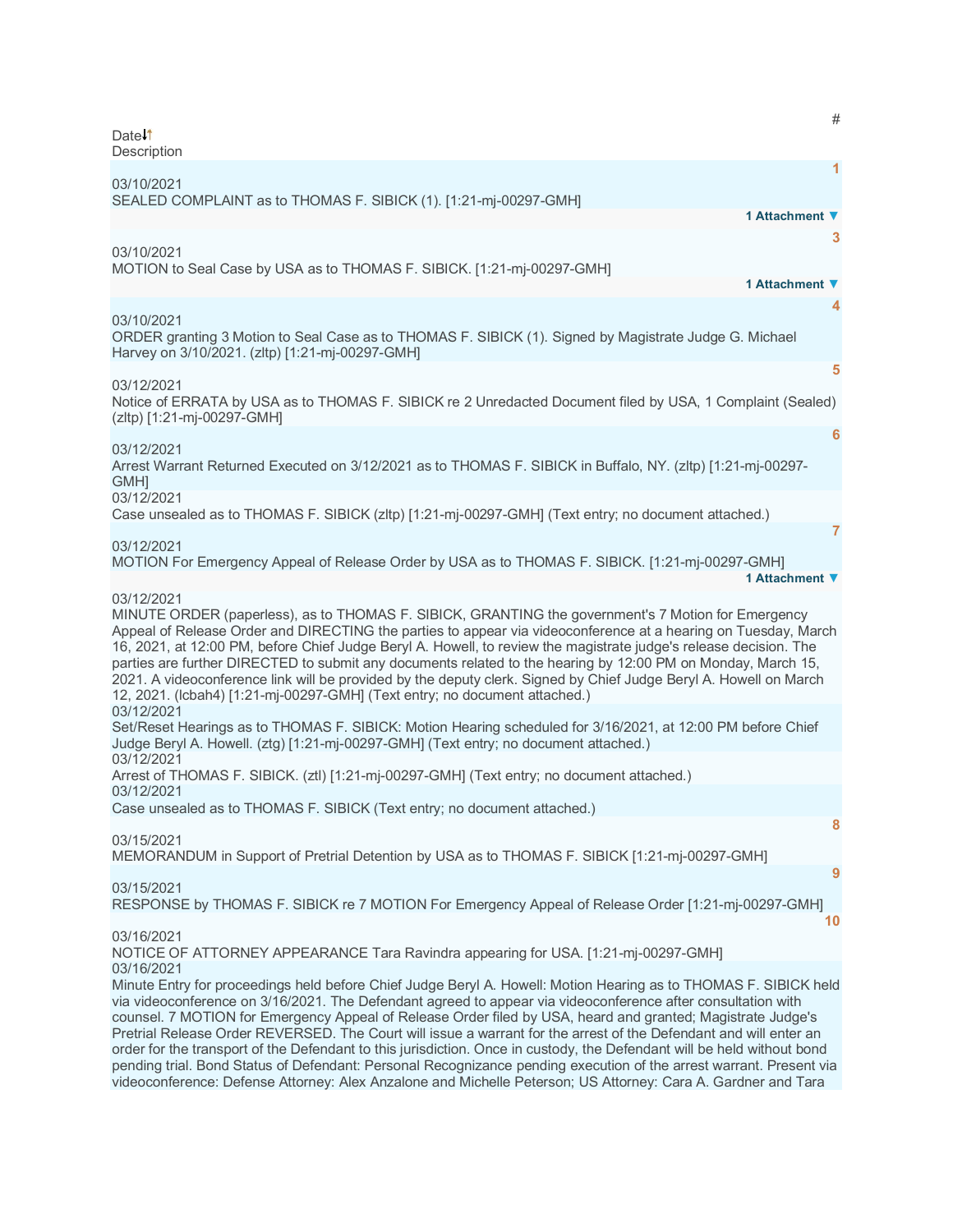Ravindra; Pretrial Officer: Christine Schuck (telephonically). Court Reporter: Elizabeth Saint-Loth. (ztg) [1:21-mj-00297-GMH] (Text entry; no document attached.)

#### 03/16/2021

TRANSPORT ORDER as to THOMAS F. SIBICK. Signed by Chief Judge Beryl A. Howell on March 16, 2021. (lcbah4) [1:21-mj-00297-GMH]

03/17/2021

ORDER of DETENTION PENDING TRIAL as to THOMAS F. SIBICK. Signed by Chief Judge Beryl A. Howell on March 17, 2021. (lcbah4) [1:21-mj-00297-GMH]

#### 03/19/2021

TRANSCRIPT OF PROCEEDINGS, in case as to THOMAS F. SIBICK, before Chief Judge Beryl A. Howell, held on 3-16-2021. Page Numbers: 52. Date of Issuance: 3-19-2021. Court Reporter: Elizabeth SaintLoth, Telephone number: 202-354-3242. Transcripts may be ordered by submitting the Transcript Order Form For the first 90 days after this filing date, the transcript may be viewed at the courthouse at a public terminal or purchased from the court re porter referenced above. After 90 days, the transcript may be accessed via PACER. Other transcript formats, (multi-page, condensed, CD or ASCII) may be purchased from the court reporter. NOTICE RE REDACTION OF TRANSCRIPTS: The parties have twenty-one days to file with the court and the court reporter any request to redact personal identifiers from this transcript. If no such requests are filed, the transcript will be made available to the public via PACER without redaction after 90 days. The policy, which includes the five personal identifiers specifically covered, is located on our website at www.dcd.uscourts.gov. Redaction Request due 4/9/2021. Redacted Transcript Deadline set for 4/19/2021. Release of Transcript Restriction set for 6/17/2021. [1:21-mj-00297-GMH]

#### 03/23/2021

NOTICE OF ATTORNEY APPEARANCE: Stephen F. Brennwald appearing for THOMAS F. SIBICK [1:21-mj-00297- GMH]

03/29/2021

NOTICE OF APPEAL - Final Judgment by THOMAS F. SIBICK Fee Status: No Fee Paid. Parties have been notified. [1:21-mj-00297-GMH]

03/29/2021

ORAL MOTION to Appoint Counsel by THOMAS F. SIBICK. (ztl) [1:21-mj-00297-GMH] (Text entry; no document attached.)

03/29/2021

ORAL MOTION for Speedy Trial by USA as to THOMAS F. SIBICK. (ztl) [1:21-mj-00297-GMH] (Text entry; no document attached.)

# 03/29/2021

Minute Entry for proceedings held before Magistrate Judge Zia M. Faruqui: Initial Appearance as to THOMAS F. SIBICK held on 3/29/2021. Defendant present by video. Due Process Order given to the Government. Oral Motion to Appoint Counsel by THOMAS F. SIBICK (1); heard and granted. Oral Motion by the Government for Speedy Trial as to THOMAS F. SIBICK (1); heard and granted. Defense did not object. Speedy Trial Excluded from 3/29/2021 to 4/15/2021 in the Interest of Justice (XT). Defendant waives right to Preliminary Hearing in 21 days. Preliminary Hearing set for 4/15/2021 at 2:00 PM by Telephonic/VTC before Magistrate Judge G. Michael Harvey. Bond Status of Defendant: Defendant Remain Held Without Bond; Court Reporter: Nancy Meyer; Defense Attorney: Stephen Brennwald; US Attorney: Jacob Steiner for Cara Gardner and Tara Ravindra; Pretrial Officer: Andre Sidbury. (ztl) [1:21-mj-00297-GMH] (Text entry; no document attached.)

#### 03/30/2021

**[17](javascript:void(0))**

**[11](javascript:void(0))**

**[12](javascript:void(0))**

**[13](javascript:void(0))**

**[14](javascript:void(0))**

**[16](javascript:void(0))**

Transmission of the Notice of Appeal, Order Appealed, and Docket Sheet to US Court of Appeals. Defendant is represented by CJA as to THOMAS F. SIBICK re 16 Notice of Appeal - Final Judgment. (zltp) [1:21-mj-00297-GMH] 03/30/2021

USCA Case Number as to THOMAS F. SIBICK 21-3015 for 16 Notice of Appeal - Final Judgment filed by THOMAS F. SIBICK. (zltp) [1:21-mj-00297-GMH] (Text entry; no document attached.)

#### 03/15/2021

Rule 5(c)(3) Documents Received as to THOMAS F. SIBICK from US District Court for the Western District of New York Case Number 21-mj-21 (bb) [1:21-mj-00297-GMH] 03/16/2021

Set/Reset Hearings as to THOMAS F. SIBICK: Motion Hearing RESCHEDULED for 3/16/2021, at 1:00 PM via videoconference before Chief Judge Beryl A. Howell. (ztg) [1:21-mj-00297-GMH] (Text entry; no document attached.)

**[19](javascript:void(0))**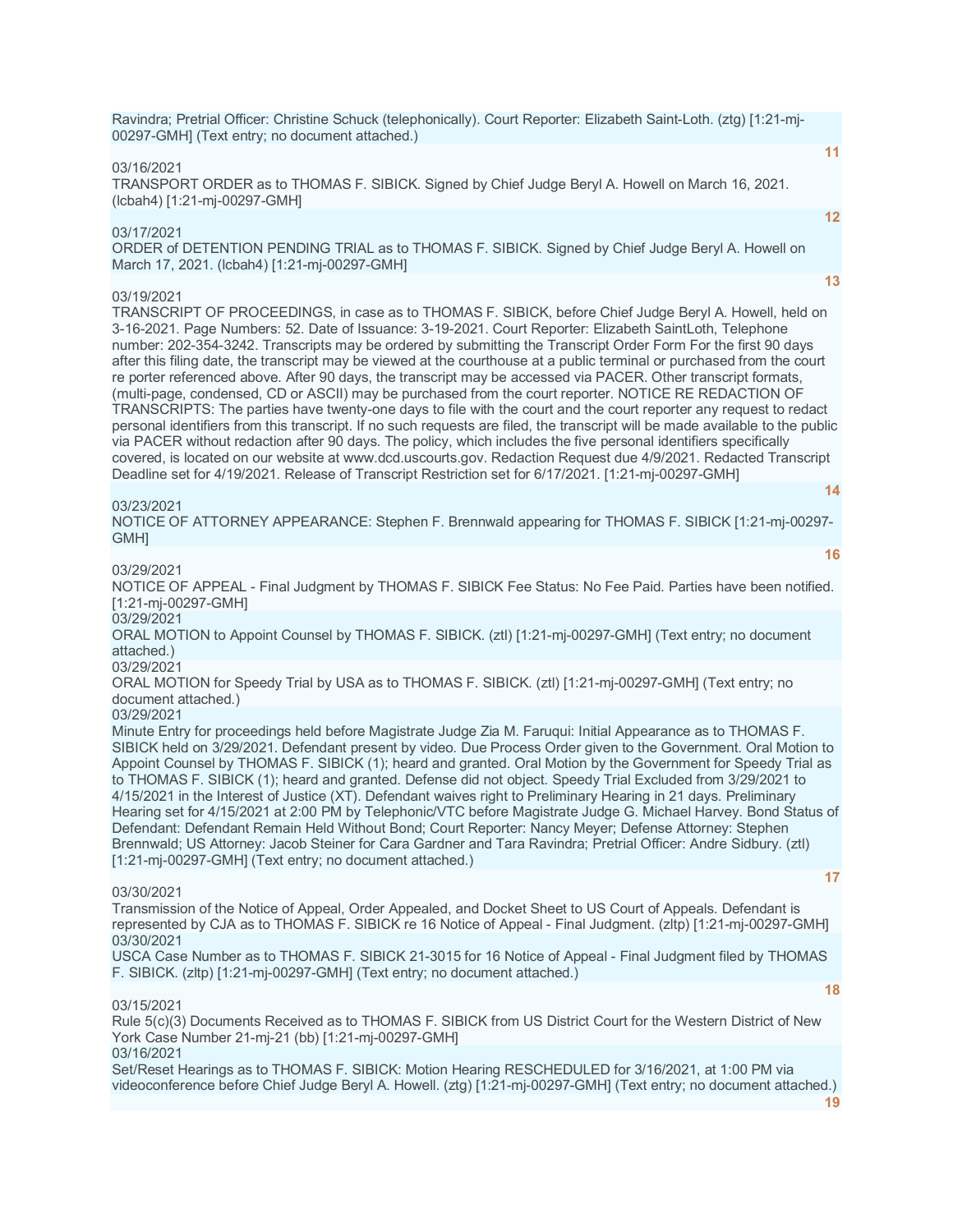| 04/09/2021<br>SEALED INDICTMENT as to THOMAS F. SIBICK (1) count(s) 1, 3, 4, 6, 8, 9, 10, 11, 12, 13, ALBUQUERQUE<br>COSPER HEAD (2) count(s) 1, 2-3, 4, 8, 9, 10, 11, 12, 13, KYLE J. YOUNG (3) count(s) 1, 2-3, 4-5, 7, 8, 9, 10, 11,<br>12, 13.                                                                                                                                                                                                                                                                                                                                                                                                                                                                                                                                                                          |
|-----------------------------------------------------------------------------------------------------------------------------------------------------------------------------------------------------------------------------------------------------------------------------------------------------------------------------------------------------------------------------------------------------------------------------------------------------------------------------------------------------------------------------------------------------------------------------------------------------------------------------------------------------------------------------------------------------------------------------------------------------------------------------------------------------------------------------|
| 21<br>04/09/2021<br>MOTION to Seal Case by USA as to THOMAS F. SIBICK (1), ALBUQUERQUE COSPER HEAD (2), KYLE J.<br>YOUNG (3).                                                                                                                                                                                                                                                                                                                                                                                                                                                                                                                                                                                                                                                                                               |
| 1 Attachment ▼<br>22                                                                                                                                                                                                                                                                                                                                                                                                                                                                                                                                                                                                                                                                                                                                                                                                        |
| 04/09/2021<br>ORDER granting 21 Motion to Seal Case as to THOMAS F. SIBICK (1), ALBUQUERQUE COSPER HEAD (2), KYLE<br>J. YOUNG (3). Signed by Magistrate Judge Zia M. Faruqui on 4/9/2021.                                                                                                                                                                                                                                                                                                                                                                                                                                                                                                                                                                                                                                   |
| 23<br>04/15/2021<br>Unopposed MOTION for Protective Order by USA as to THOMAS F. SIBICK.                                                                                                                                                                                                                                                                                                                                                                                                                                                                                                                                                                                                                                                                                                                                    |
| 1 Attachment ▼                                                                                                                                                                                                                                                                                                                                                                                                                                                                                                                                                                                                                                                                                                                                                                                                              |
| 24                                                                                                                                                                                                                                                                                                                                                                                                                                                                                                                                                                                                                                                                                                                                                                                                                          |
| 04/15/2021<br>MOTION for an Order to Disclose Items Protected by Federal Rule of Criminal Procedure 6(e) and Sealed Materials<br>by USA as to THOMAS F. SIBICK.                                                                                                                                                                                                                                                                                                                                                                                                                                                                                                                                                                                                                                                             |
| 1 Attachment ▼                                                                                                                                                                                                                                                                                                                                                                                                                                                                                                                                                                                                                                                                                                                                                                                                              |
| 25                                                                                                                                                                                                                                                                                                                                                                                                                                                                                                                                                                                                                                                                                                                                                                                                                          |
| 04/14/2021<br>Arrest Warrant Returned Executed on 4/14/2021 in Johnson City, TN as to ALBUQUERQUE COSPER HEAD.<br>26                                                                                                                                                                                                                                                                                                                                                                                                                                                                                                                                                                                                                                                                                                        |
| 04/14/2021<br>Arrest Warrant Returned Executed on 4/14/2021 in Redfield, lowa as to KYLE J. YOUNG.                                                                                                                                                                                                                                                                                                                                                                                                                                                                                                                                                                                                                                                                                                                          |
| 04/14/2021<br>Case unsealed as to ALBUQUERQUE COSPER HEAD, KYLE J. YOUNG (Text entry; no document attached.)                                                                                                                                                                                                                                                                                                                                                                                                                                                                                                                                                                                                                                                                                                                |
| 04/14/2021<br>Arrest of ALBUQUERQUE COSPER HEAD in US District Court Eastern District of Tennessee Greeneville<br>Division. (Text entry; no document attached.)                                                                                                                                                                                                                                                                                                                                                                                                                                                                                                                                                                                                                                                             |
| 04/14/2021<br>Arrest of Defendant KYLE J. YOUNG (3) in Redfield, Iowa. (Text entry; no document attached.)                                                                                                                                                                                                                                                                                                                                                                                                                                                                                                                                                                                                                                                                                                                  |
| 04/14/2021<br>Arrest of KYLE J. YOUNG in US District Court Southern District of lowa. (Text entry; no document attached.)                                                                                                                                                                                                                                                                                                                                                                                                                                                                                                                                                                                                                                                                                                   |
| 04/15/2021<br>MINUTE ORDER as to THOMAS F. SIBICK (1). The hearing currently scheduled for April 15, 2021 before Magistrate<br>Judge G. Michael Harvey is hereby VACATED, as the Defendant: has had an initial appearance in this jurisdiction;<br>has had counsel appointed; has been ordered held without bond pending trial; and has been charged by Indictment.<br>As such, there are no pending matters necessitating action by a magistrate judge. The parties are directed to contact<br>the assigned District Judge to schedule a status hearing and arraignment, if one has not yet been set. The parties are<br>instructed to address any requests to toll the Speedy Trial Act to the assigned District Judge. Signed by Magistrate<br>Judge G. Michael Harvey on 4/15/2021. (Text entry; no document attached.) |
| 27                                                                                                                                                                                                                                                                                                                                                                                                                                                                                                                                                                                                                                                                                                                                                                                                                          |
| 04/16/2021<br>PROTECTIVE ORDER as to THOMAS F. SIBICK (1). Signed by Judge Amy Berman Jackson on 4/16/21.                                                                                                                                                                                                                                                                                                                                                                                                                                                                                                                                                                                                                                                                                                                   |
| 04/16/2021<br>MINUTE ORDER as to THOMAS F. SIBICK (1). The government's motion for an order 24 is GRANTED. The<br>government may provide materials protected by Federal Rule of Criminal Procedure 6(e) to the defendant as part of<br>the discovery in this case, and where appropriate, it may also provide sealed materials, pursuant to the protective<br>order 27. The Court will take up disclosure to co-defendants when it has been informed of the co-defendants'<br>positions on the motion. SO ORDERED. Signed by Judge Amy Berman Jackson on 4/16/21. (Text entry; no<br>document attached.)                                                                                                                                                                                                                    |
| 28<br>04/20/2021                                                                                                                                                                                                                                                                                                                                                                                                                                                                                                                                                                                                                                                                                                                                                                                                            |
| NOTICE OF ATTORNEY APPEARANCE Cara Anne Gardner appearing for USA.                                                                                                                                                                                                                                                                                                                                                                                                                                                                                                                                                                                                                                                                                                                                                          |
| 04/20/2021<br>MINUTE ORDER as to THOMAS F. SIBICK (1) Defendant's Arraignment and Status Conference to be held by Video<br>(VTC) are set for 4/21/2021 at 1:00 PM before Judge Amy Berman Jackson. In a separate email the Court's Deputy                                                                                                                                                                                                                                                                                                                                                                                                                                                                                                                                                                                   |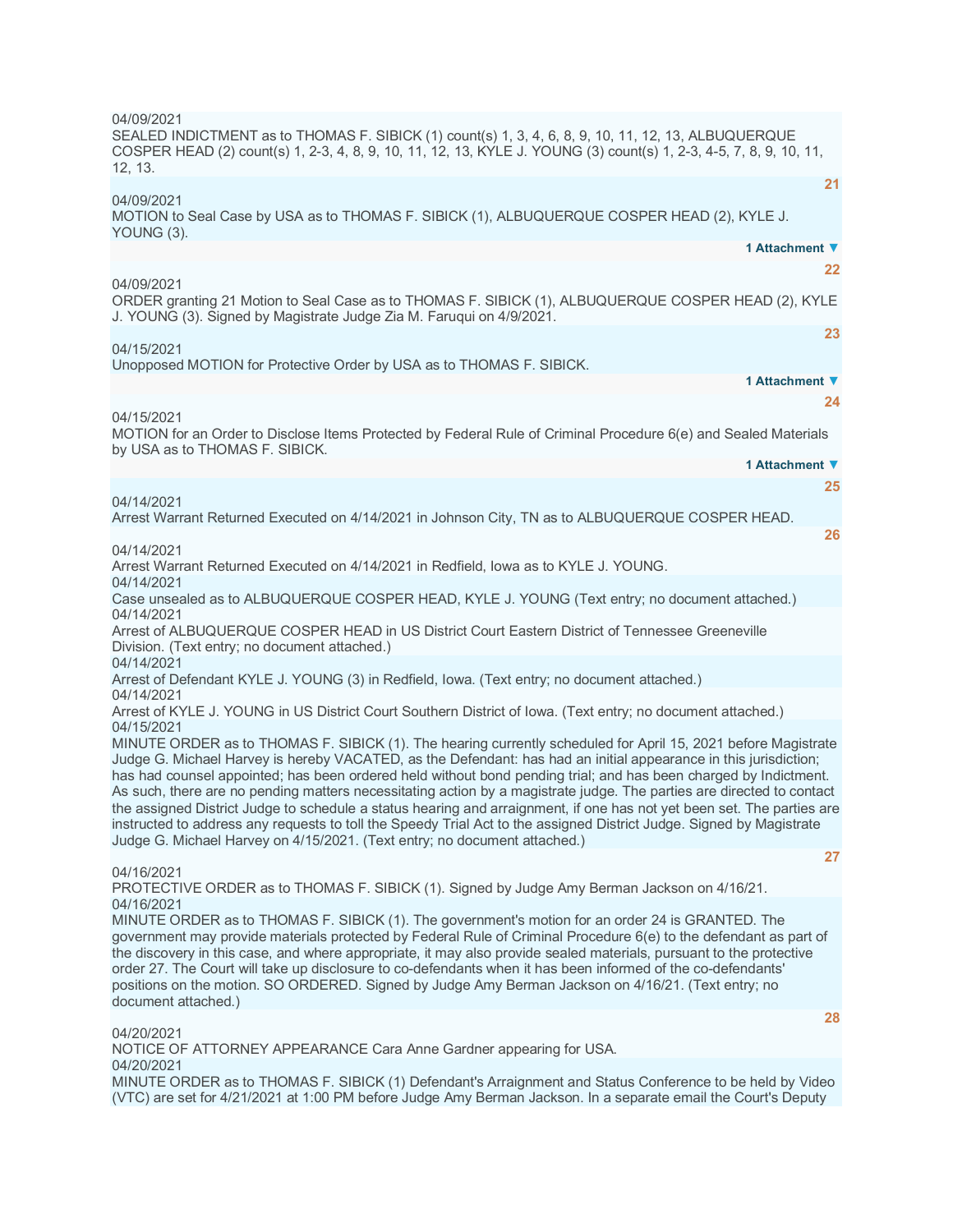| Clerk will provide counsel with the Video Connection Information needed for the proceeding. If this date and time<br>pose a conflict for counsel an appropriate motion should be filed to reschedule the matter. Signed by Judge Amy<br>Berman Jackson on 4/20/2021. (Text entry; no document attached.)                                                                                                                                                                                                                                                                                                                                                                                                                                                                                                                                                                                      |
|-----------------------------------------------------------------------------------------------------------------------------------------------------------------------------------------------------------------------------------------------------------------------------------------------------------------------------------------------------------------------------------------------------------------------------------------------------------------------------------------------------------------------------------------------------------------------------------------------------------------------------------------------------------------------------------------------------------------------------------------------------------------------------------------------------------------------------------------------------------------------------------------------|
| 04/21/2021<br>Minute Entry for proceedings held before Judge Amy Berman Jackson: Video (VTC) Arraignment and Status<br>Conference as to THOMAS F. SIBICK (1) as to Counts: 1,3,4,6,8,9,10,11,12,13 held on 4/21/2021, Plea of Not Guilty<br>entered by THOMAS F. SIBICK (1) as to Counts: 1,3,4,6,8,9,10,11,12,13. The Court makes a finding that it is in the<br>Interests of Justice that the time between 4/21/2021 and 6/4/2021 shall be excluded from the Speedy Trial Act<br>calculation (START XT). Another Video (VTC) Status Conference is set for 6/4/2021 at 11:00 AM before Judge Amy<br>Berman Jackson. Bond Status of Defendant: Defendant appeared by Video, but Remains Committed; Court<br>Reporter: Janice Dickman; Defense Attorney: Stephen F. Brennwald; US Attorneys: Tara Ravindra by Video and<br>Cara Anne Gardner by Telephone. (Text entry; no document attached.) |
| 30<br>04/22/2021                                                                                                                                                                                                                                                                                                                                                                                                                                                                                                                                                                                                                                                                                                                                                                                                                                                                              |
| ORDER as to THOMAS F. SIBICK (1), ALBUQUERQUE COSPER HEAD (2), KYLE J. YOUNG (3). Pursuant to the<br>Due Process Protections Act, the Court ORDERS that all government counsel who have entered their appearances<br>in this case or who do so in the future must review and comply with their disclosure obligations under Brady v.<br>Maryland, 373 U.S. 83 (1963), and its progeny, as set forth in Local Criminal Rule 5.1. See Order for details. Signed<br>by Judge Amy Berman Jackson on 4/22/21.                                                                                                                                                                                                                                                                                                                                                                                      |
| 31<br>04/28/2021                                                                                                                                                                                                                                                                                                                                                                                                                                                                                                                                                                                                                                                                                                                                                                                                                                                                              |
| NOTICE OF ATTORNEY APPEARANCE: Nicholas Wallace appearing for ALBUQUERQUE COSPER HEAD                                                                                                                                                                                                                                                                                                                                                                                                                                                                                                                                                                                                                                                                                                                                                                                                         |
| 32<br>04/28/2021                                                                                                                                                                                                                                                                                                                                                                                                                                                                                                                                                                                                                                                                                                                                                                                                                                                                              |
| MEMORANDUM in Support of Pretrial Detention by USA as to ALBUQUERQUE COSPER HEAD                                                                                                                                                                                                                                                                                                                                                                                                                                                                                                                                                                                                                                                                                                                                                                                                              |
| 33<br>04/30/2021                                                                                                                                                                                                                                                                                                                                                                                                                                                                                                                                                                                                                                                                                                                                                                                                                                                                              |
| SUPPLEMENT to 32 Government's Memorandum in Support of Pre-Trial Detention by USA as to ALBUQUERQUE<br>COSPER HEAD Modified on 5/18/2021                                                                                                                                                                                                                                                                                                                                                                                                                                                                                                                                                                                                                                                                                                                                                      |
| 35<br>05/17/2021                                                                                                                                                                                                                                                                                                                                                                                                                                                                                                                                                                                                                                                                                                                                                                                                                                                                              |
| NOTICE OF ATTORNEY APPEARANCE: Katrina Young appearing for KYLE J. YOUNG<br>36                                                                                                                                                                                                                                                                                                                                                                                                                                                                                                                                                                                                                                                                                                                                                                                                                |
| 04/21/2021<br>Rule 5(c)(3) Documents Received as to ALBUQUERQUE COSPER HEAD from US District Court Eastern District of<br>Tennessee Greeneville Division Case Number 2:21-mj-64                                                                                                                                                                                                                                                                                                                                                                                                                                                                                                                                                                                                                                                                                                               |
| 39<br>05/21/2021                                                                                                                                                                                                                                                                                                                                                                                                                                                                                                                                                                                                                                                                                                                                                                                                                                                                              |
| MOTION for Order TO DISCLOSE ITEMS PROTECTED BY FEDERAL RULE OF CRIMINAL PROCEDURE 6(e)<br>AND SEALED MATERIALS by USA as to KYLE J. YOUNG.                                                                                                                                                                                                                                                                                                                                                                                                                                                                                                                                                                                                                                                                                                                                                   |
| 1 Attachment ▼                                                                                                                                                                                                                                                                                                                                                                                                                                                                                                                                                                                                                                                                                                                                                                                                                                                                                |
| 40<br>05/21/2021                                                                                                                                                                                                                                                                                                                                                                                                                                                                                                                                                                                                                                                                                                                                                                                                                                                                              |
| Unopposed MOTION for Protective Order by USA as to KYLE J. YOUNG.                                                                                                                                                                                                                                                                                                                                                                                                                                                                                                                                                                                                                                                                                                                                                                                                                             |
| 1 Attachment ▼                                                                                                                                                                                                                                                                                                                                                                                                                                                                                                                                                                                                                                                                                                                                                                                                                                                                                |
| 41<br>05/24/2021<br>Unopposed MOTION for Disclosure Items Protected by Fed. R. of Crim. Procedure 6(e) and Sealed Material by USA                                                                                                                                                                                                                                                                                                                                                                                                                                                                                                                                                                                                                                                                                                                                                             |
| as to ALBUQUERQUE COSPER HEAD.<br>1 Attachment ▼                                                                                                                                                                                                                                                                                                                                                                                                                                                                                                                                                                                                                                                                                                                                                                                                                                              |
| 42                                                                                                                                                                                                                                                                                                                                                                                                                                                                                                                                                                                                                                                                                                                                                                                                                                                                                            |
| 05/24/2021<br>Unopposed MOTION to Continue and Exclude Time Under Speedy Trial Act by USA as to ALBUQUERQUE<br><b>COSPER HEAD.</b>                                                                                                                                                                                                                                                                                                                                                                                                                                                                                                                                                                                                                                                                                                                                                            |
| 1 Attachment ▼                                                                                                                                                                                                                                                                                                                                                                                                                                                                                                                                                                                                                                                                                                                                                                                                                                                                                |
| 05/24/2021<br>ORAL MOTION by USA to Exclude Time Under the Speedy Trial Act from 5/24/2021 until 6/4/2021 as to Defendant<br>KYLE J. YOUNG (3). (Text entry; no document attached.)                                                                                                                                                                                                                                                                                                                                                                                                                                                                                                                                                                                                                                                                                                           |
| 05/24/2021<br>Minute Entry for Initial Appearance and Arraignment as to KYLE J. YOUNG (3) held by video before Magistrate<br>Judge Robin M. Meriweather on 5/24/2021 : The Court finds the defendant eligible for court-appointed counsel. The                                                                                                                                                                                                                                                                                                                                                                                                                                                                                                                                                                                                                                                |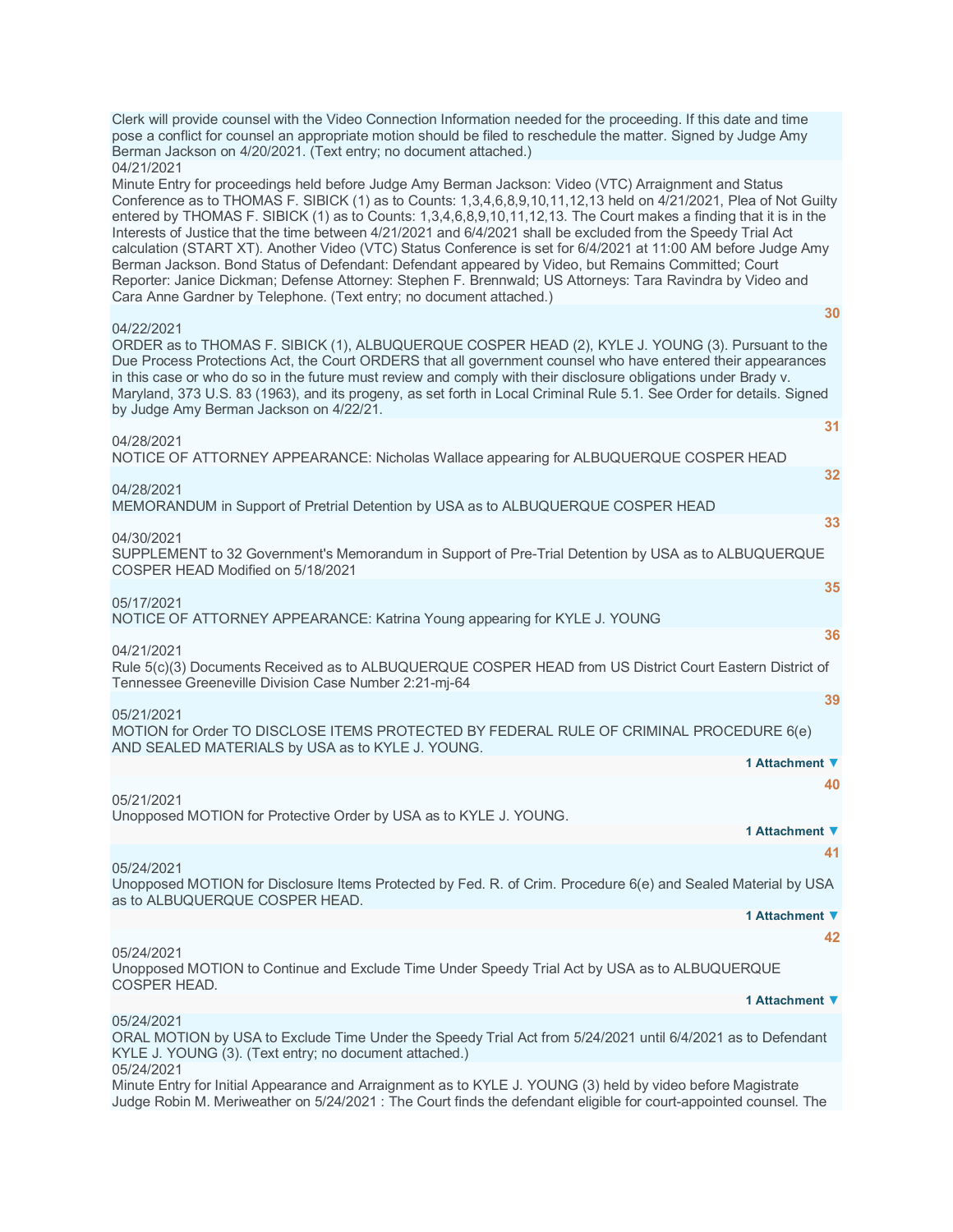defendant agrees to proceed by video. Government advised of its due process obligations under Rule 5(f) by the Court. Plea of Not Guilty entered by KYLE J. YOUNG (3) to Counts 1, 2-3, 4-5, 7, 8, 9, 10, 11, 12 and 13. The defendant had his detention hearing in the Southern District of Iowa where the Court ordered pretrial detention. Status Hearing set before Judge Amy Berman Jackson on 6/4/2021 at 11:00 AM by telephonic/VTC. Oral Motion by USA to Exclude Time Under the Speedy Trial Act from 5/24/2021 until 6/4/2021, with no opposition by the defense, heard and granted in the interest of justice. Bond Status of Defendant: Defendant continued Held Without Bond and remains committed. Court Reporter: FTR Gold - Ctrm. 7; FTR Time Frame: 2:23:51 - 2:32:21. Defense Attorney: Katrina Young; U.S. Attorney: Jacob Steiner for Cara Gardner and Tara Ravindra; Pretrial Officer: Andre Sidbury. (Text entry; no document attached.)

#### 05/25/2021

**[43](javascript:void(0))**

**[44](javascript:void(0))**

**[45](javascript:void(0))**

PROTECTIVE ORDER as to KYLE J. YOUNG (3). Signed by Judge Amy Berman Jackson on 5/25/21. 05/25/2021

MINUTE ORDER as to KYLE J. YOUNG (3). The government's motion for an order 39 is GRANTED. The government may provide materials protected by Federal Rule of Criminal Procedure 6(e) to the defendant as part of the discovery in this case, and where appropriate, it may also provide sealed materials, pursuant to the protective order 43. The Court will take up disclosure to co-defendants if and when other individuals are indicted in this case. SO ORDERED. Signed by Judge Amy Berman Jackson on 5/25/21. (Text entry; no document attached.) 06/02/2021

MINUTE ORDER as to ALBUQUERQUE COSPER HEAD (2). It is ORDERED that a Video (VTC) Status Conference in this case is set for 6/4/2021 at 9:00 AM before Judge Amy Berman Jackson. The Court will take up consideration of the 42 44 Unopposed Motion to Continue and to Exclude Time Under the Speedy Trial Act at the hearing on 6/4/2021. Signed by Judge Amy Berman Jackson on 6/2/2021. (Text entry; no document attached.) 06/02/2021

MINUTE ORDER as to KYLE J. YOUNG (3) It is ORDERED that a Video (VTC) Status Conference in this case is set for 6/4/2021 at 2:00 PM before Judge Amy Berman Jackson. Signed by Judge Amy Berman Jackson on 6/2/2021. (Text entry; no document attached.)

# 05/24/2021

MOTION to Exclude Time Under the Speedy Trial Act by USA as to ALBUQUERQUE COSPER HEAD. (See DE 42 to view document).

#### 06/03/2021

NOTICE OF ATTORNEY APPEARANCE: Catherine C. Henry appearing for KYLE J. YOUNG 06/03/2021

Set/Reset Hearings as to KYLE J. YOUNG (3): The Video (VTC) Status Conference in this case presently set for 6/4/2021 at 2:00 PM is reset for 2:30 PM (new starting time) before Judge Amy Berman Jackson. The Zoom Video Connection information does not change. (Text entry; no document attached.)

06/04/2021

Minute Entry for proceedings held before Judge Amy Berman Jackson: Video (VTC) Status Conference as to ALBUQUERQUE COSPER HEAD (2) held on 6/4/2021. The Court makes a finding that it is in the Interests of Justice that the time between 6/4/2021 and 8/3/2021 shall be excluded from the Speedy Trial Act calculation (START XT). Another Video (VTC) Status Conference is set for 8/3/2021 at 2:30 PM before Judge Amy Berman Jackson. Bond Status of Defendant: Defendant appeared by Video, but Remains Committed; Court Reporter: Janice Dickman; Defense Attorney: G. Nicholas Wallace; US Attorney: Cara Anne Gardner. (Text entry; no document attached.) 06/04/2021

Minute Entry for proceedings held before Judge Amy Berman Jackson: Video (VTC) Status Conference as to THOMAS F. SIBICK (1) held on 6/4/2021. The Court makes a finding that it is in the Interests of Justice that the time between 6/4/2021 and 8/3/2021 shall be excluded from the Speedy Trial Act calculation (START XT). Another Video (VTC) Status Conference is set for 8/3/2021 at 2:30 PM before Judge Amy Berman Jackson. Bond Status of Defendant: Defendant appeared by Video, but Remains Committed; Court Reporter: Janice Dickman; Defense Attorney: Stephen F. Brennwald; US Attorneys: Cara Anne Gardner and Tara Ravindra. (Text entry; no document attached.)

06/04/2021

Minute Entry for proceedings held before Judge Amy Berman Jackson: Video (VTC) Status Conference as to KYLE J. YOUNG (3) held on 6/4/2021. The Court makes a finding that it is in the Interests of Justice that the time between 6/4/2021 and 8/3/2021 shall be excluded from the Speedy Trial Act calculation (START XT). Another Video (VTC) Status Conference is set for 8/3/2021 at 3:30 PM before Judge Amy Berman Jackson. Bond Status of Defendant: Defendant appeared by Video, but Remains Committed; Court Reporter: Janice Dickman; Defense Attorney: Katrina Young; US Attorney: Cara Anne Gardner (Text entry; no document attached.)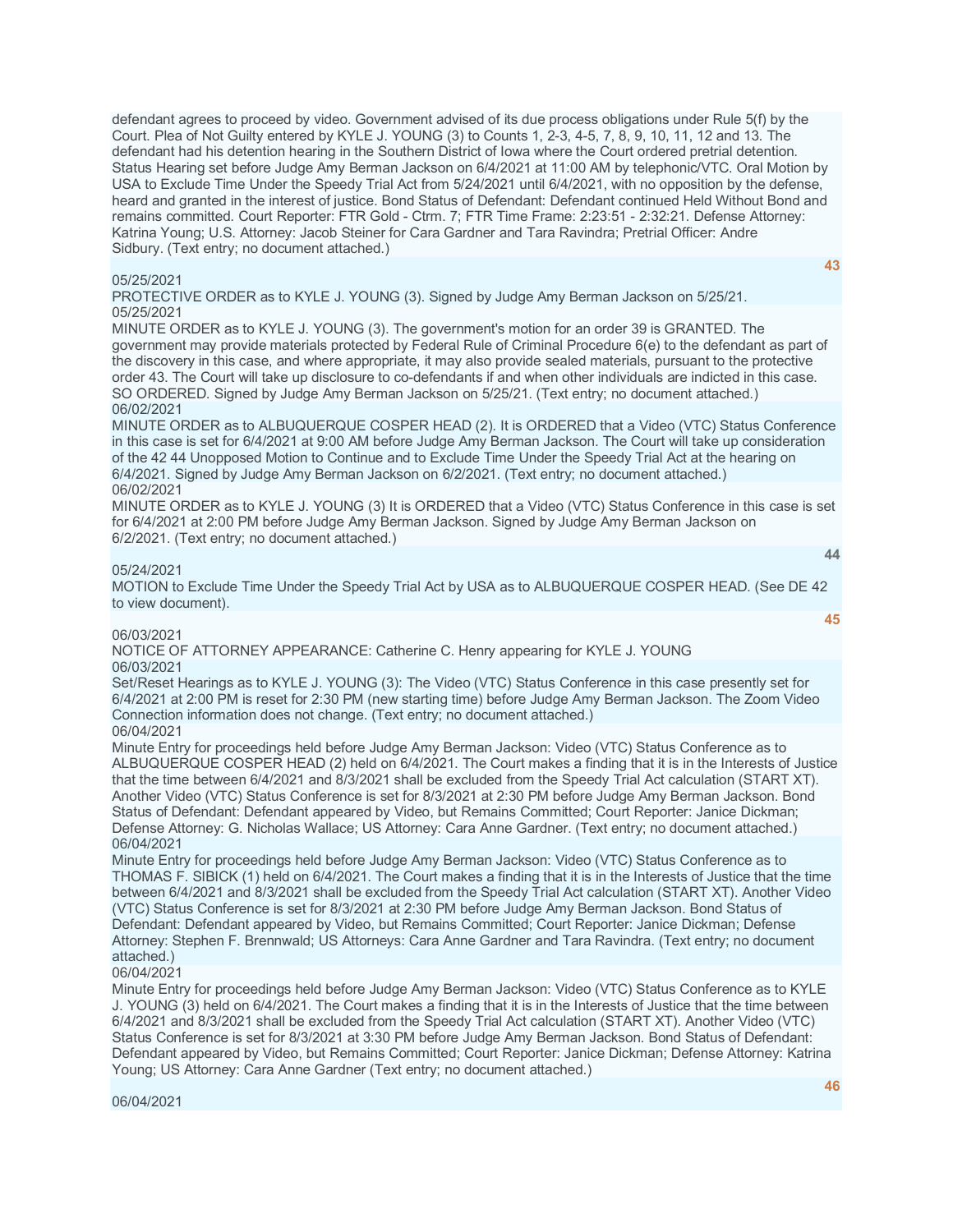Unopposed MOTION for Protective Order Governing Discovery by USA as to ALBUQUERQUE COSPER HEAD. **1 Attachment ▼**

#### 06/07/2021

PROTECTIVE ORDER as to ALBUQUERQUE COSPER HEAD (2). See Order for details. Signed by Judge Amy Berman Jackson on 6/7/21.

# 06/09/2021

MINUTE ORDER as to ALBUQUERQUE COSPER HEAD (2). Upon consideration of the United States' Unopposed 42 44 Motion to Continue and Exclude Time Under the Speedy Trial Act, it is ORDERED that the 42 44 Motion is Granted in Part and Denied without prejudice in part for the reasons stated on the record on June 4, 2021. Signed by Judge Amy Berman Jackson on 6/9/2021. (Text entry; no document attached.) 06/20/2021

MINUTE ORDER as to THOMAS F. SIBICK (1). In light of a petition filed with this Court by members of the media in Application for Access to Certain Sealed Video Exhibits v. USA, 21-mc-0082, and pursuant to Standing Order No. 21- 28 (BAH), it is ORDERED that the parties in USA v. Sibick, 21-cr-0291-1, shall advise the Court by June 28, 2021 whether they object to the release of the videos referenced in and depicted in screenshots in the government's Memorandum in Support of Detention in the criminal matter and if so, on what basis. See 21-cr-0291, Dkt. 8 at 8-11, 17-18. SO ORDERED. Signed by Judge Amy Berman Jackson on 6/20/21. (Text entry; no document attached.) **[48](javascript:void(0))**

# 05/21/2021

JUDGMENT of USCA as to THOMAS F. SIBICK re 16 Notice of Appeal - Final Judgment. The District Court's Pretrial Detention order entered on March 17, 2021 be affirmed. USCA Case Number 21-3015. (zltp)

# 06/21/2021

TRANSCRIPT OF PROCEEDINGS in case as to ALBUQUERQUE COSPER HEAD before Magistrate Judge Robin M. Meriweather held on 05/06/2021. Page Numbers: 1-28. Date of Issuance: 06/16/2021. Transcribing Court Reporter: Nancy J. Meyer. Telephone Number: 202-354-3118. Transcripts may be ordered by submitting the Transcript Order Form For the first 90 days after this filing date, the transcript may be viewed at the courthouse at a public term inal or purchased from the court reporter referenced above. After 90 days, the transcript may be accessed via PACER. Other transcript formats, (multi-page, condensed, CD or ASCII) may be purchased from the court reporter. NOTICE RE REDACTION OF TRANSCRIPTS: The parties have 21 days to file with the court and the court reporter any request to redact personal identifiers from this transcript. If no such requests are filed, the transcript will be made available to the public via PACER without redaction after 90 days. The policy, which includes the five personal identifiers specifically covered, is located on our website at www.dcd.uscourts.gov. Redaction Request due 7/12/2021. Redacted Transcript Deadline set for 7/22/2021. Release of Transcript Restriction set for 9/19/2021. 06/23/2021

MINUTE ORDER as to THOMAS F. SIBICK (1), ALBUQUERQUE COSPER HEAD (2), KYLE J. YOUNG (3). In light of a petition filed with this Court by members of the media in Application for Access to Certain Sealed Video Exhibits v. USA, 21-mc-0082, and pursuant to Standing Order No. 21-28 (BAH), it is ORDERED that the parties in USA v. Sibick, et al., (all parties), shall advise the Court by June 28, 2021 whether they object to the release of the videos referenced in and depicted in screenshots in the government's Memorandum in Support of Detention in the criminal matter and if so, on what basis. See 21-cr-0291, Dkt. 8 at 8-11, 17-18. SO ORDERED. Signed by Judge Amy Berman Jackson on 6/23/2021. (Text entry; no document attached.)

#### 06/25/2021

RESPONSE to Minute Order Regarding Video Exhibit Release by USA as to THOMAS F. SIBICK.

# **[51](javascript:void(0))**

**[50](javascript:void(0))**

#### 06/25/2021

RESPONSE by ALBUQUERQUE COSPER HEAD to the Court's Minute Order entered on June 23, 2021 (Wallace, G.)

#### 06/25/2021

MINUTE ORDER granting 41 Motion for Disclosure as to ALBUQUERQUE COSPER HEAD (2).The government's motion for an order 41 is GRANTED. The government may provide materials protected by Federal Rule of Criminal Procedure 6(e) to the defendant as part of the discovery in this case, and where appropriate, it may also provide sealed materials, pursuant to the protective order 47. The Court will take up disclosure to co-defendants if and when other individuals are indicted in this case. SO ORDERED. Signed by Judge Amy Berman Jackson on 6/25/21. (Text entry; no document attached.)

#### 06/28/2021

RESPONSE by KYLE J. YOUNG Defendant's Response to Minute Order Regarding Video Exhibit Release 07/01/2021

**[52](javascript:void(0))**

# **[47](javascript:void(0))**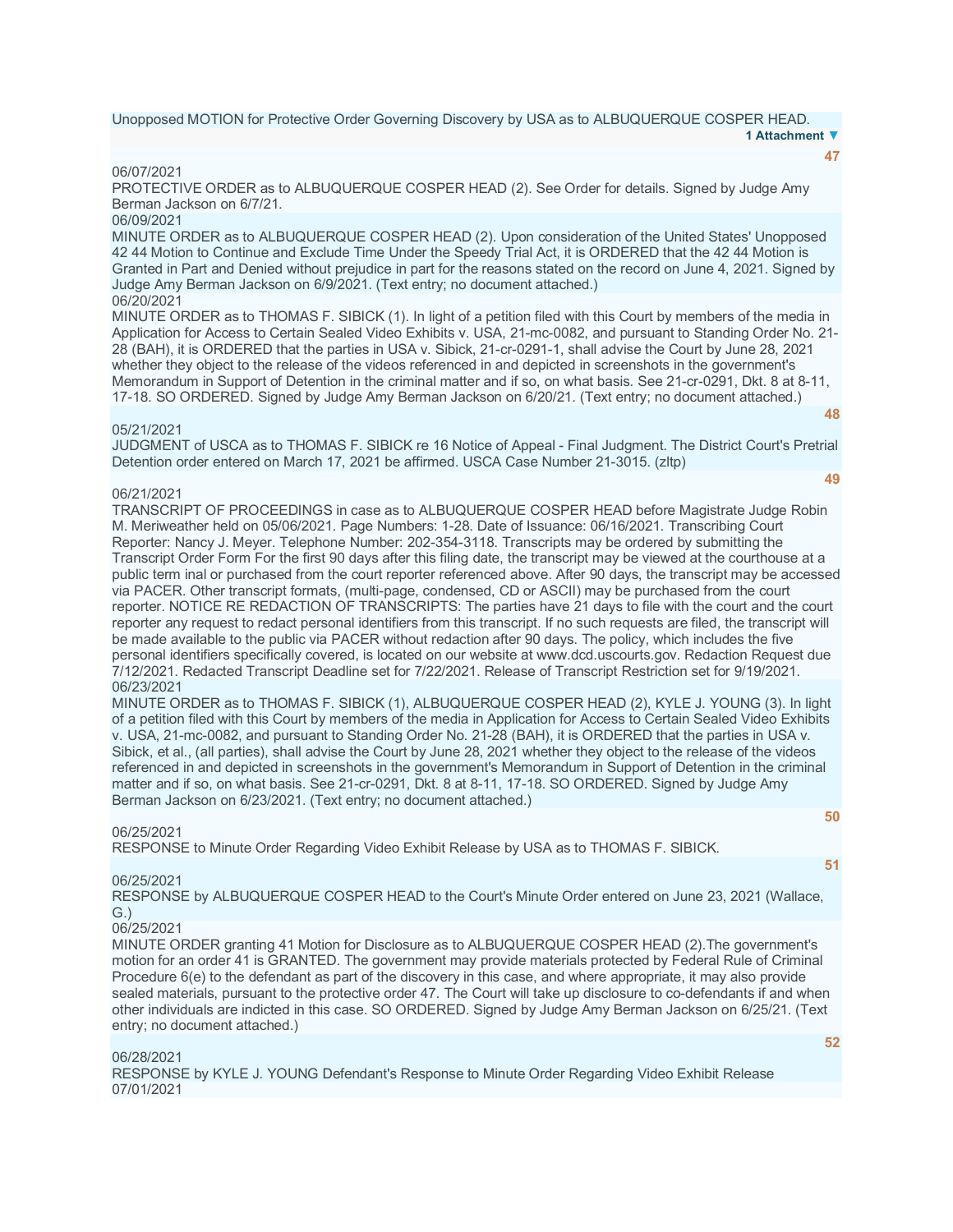ENTERED IN ERROR.MINUTE ORDER. The Court notes that responses to its order requesting the parties' positions on the release of videos referenced in the government's Memorandum in Support of Detention 8 were due on June 28, 2021 but that no response has been docketed by defendant THOMAS F. SIBICK (1). If defendant does not respond by Thursday, July 8, 2021, the Court will assume he has no objection to the release of the videos and will rule on the Application for Access to Certain Sealed Video Exhibits v. USA, 21-mc-0082, without the benefit of his input. SO ORDERED. Signed by Judge Amy Berman Jackson on 7/1/21. (DMK) Modified on 7/1/2021 (Text entry; no document attached.)

#### 07/01/2021

NOTICE OF CORRECTED DOCKET ENTRY: The Court's Minute Order issued this date was entered in error by the Court and counsel are instructed to disregard the order. (Text entry; no document attached.)

#### 07/01/2021

RESPONSE by THOMAS F. SIBICK to Court's July 1, 2021 Minute Order Regarding Media Request 07/06/2021

MINUTE ORDER as to THOMAS F. SIBICK (1), ALBUQUERQUE COSPER HEAD (2), KYLE J. YOUNG (3), as entered on this date in Application for Access to Certain Sealed Video Exhibits v. USA, 21-mc-0082, granting in part and denying in part [Dkt. # 1] petitioners' Application for Access to Certain Sealed Video Exhibits ("Application"). Petitioners seek access to certain videos which they assert were provided to the court in USA v. Sibick, 21-cr-0291- ABJ, as part of the government's brief seeking pretrial detention of defendant Thomas F. Sibick. See Application, citing Govt's Mem. in Support of Detention, USA v. Sibick, 21-cr-0291 8. Petitioners contend that the public has a right to access the videos, which are judicial records provided to "influence the court" in its decisionmaking. Application at 3, citing Leopold v. United States, 964 F.3d 1121, 1127-28 (D.C. Cir. 2020) and United States v. Hubbard, 650 F.2d 293, 317-21 (D.C. Cir. 1980). The government has advised that its detention brief included screenshots from five videos: 1) an Instagram video created by defendant, 2) an annotated clip from Officer Michael Fanone's body-worn camera video, 3) an open-source video posted to YouTube, 4) Officer Fanone's body-worn camera video, and 5) surveillance footage for the Lower West Terrace of the United States Capitol. Govt's Response to Minute Order 50 at 1. It has further advised that Videos 1 and 2 were submitted to the court to review for defendant's detention hearing and that an open-source link to Video 3 was provided in its detention brief. Id. at 2. As for Videos 4 and 5, the government states those videos have never been submitted to the court and that Video 5 is subject to a Protective Order in the criminal case. Id. Given this, the government argues that the Application should be granted as to Videos 1 and 2, found to be moot as to Video 3, and denied as to Videos 4 and 5. Defendant Sibick does not object to the videos' release, USA v. Sibick, 21-cr-0291, Def. Sibick's Response 53, and his co-defendants take no position on the Application. See Def. Head's Response 51 ; Def. Young's Response 52. Upon review of the Application, the argument of the parties in the criminal case, and the applicable law, the Court hereby GRANTS the application as to Videos 1 and 2 and DENIES it as moot as to Video 3 since that video is publicly available. The Court further finds that Videos 4 and 5 are not "judicial records" subject to public access because they were not provided to the court. Accordingly, the Application as to Videos 4 and 5 is hereby DENIED. The government is ORDERED to make Videos 1 and 2 promptly available using the "drop box" technical solution described in Standing Order 21-28, In re: Media Access to Video Exhibits in Pretrial Capitol Cases. SO ORDERED. Signed by Judge Amy Berman Jackson on 7/6/21. (Text entry; no document attached.)

#### 07/14/2021

MINUTE ORDER as to KYLE J. YOUNG (3). The Video (VTC) Status Conference in this case presently set for 8/3/2021 at 3:30 PM is reset as a Video (VTC) Status Conference on 8/3/2021 (same date) at 2:30 PM (new starting time) before Judge Amy Berman Jackson. Signed by Judge Amy Berman Jackson on 7/15/2021. (Text entry; no document attached.)

# 07/14/2021

Set/Reset Hearing as to KYLE J. YOUNG (3): Video (VTC) Status Conference reset for 8/3/2021 at 2:30 PM before Judge Amy Berman Jackson. (Text entry; no document attached.)

#### 07/21/2021

NOTICE OF DISCOVERY by USA as to THOMAS F. SIBICK, ALBUQUERQUE COSPER HEAD, KYLE J. YOUNG **2 Attachments ▼**

# 07/21/2021

NOTICE OF DISCOVERY by USA as to THOMAS F. SIBICK

**1 Attachment ▼ [56](javascript:void(0))**

07/21/2021 NOTICE OF DISCOVERY by USA as to KYLE J. YOUNG

**1 Attachment ▼**

**[57](javascript:void(0))**

**[54](javascript:void(0))**

**[55](javascript:void(0))**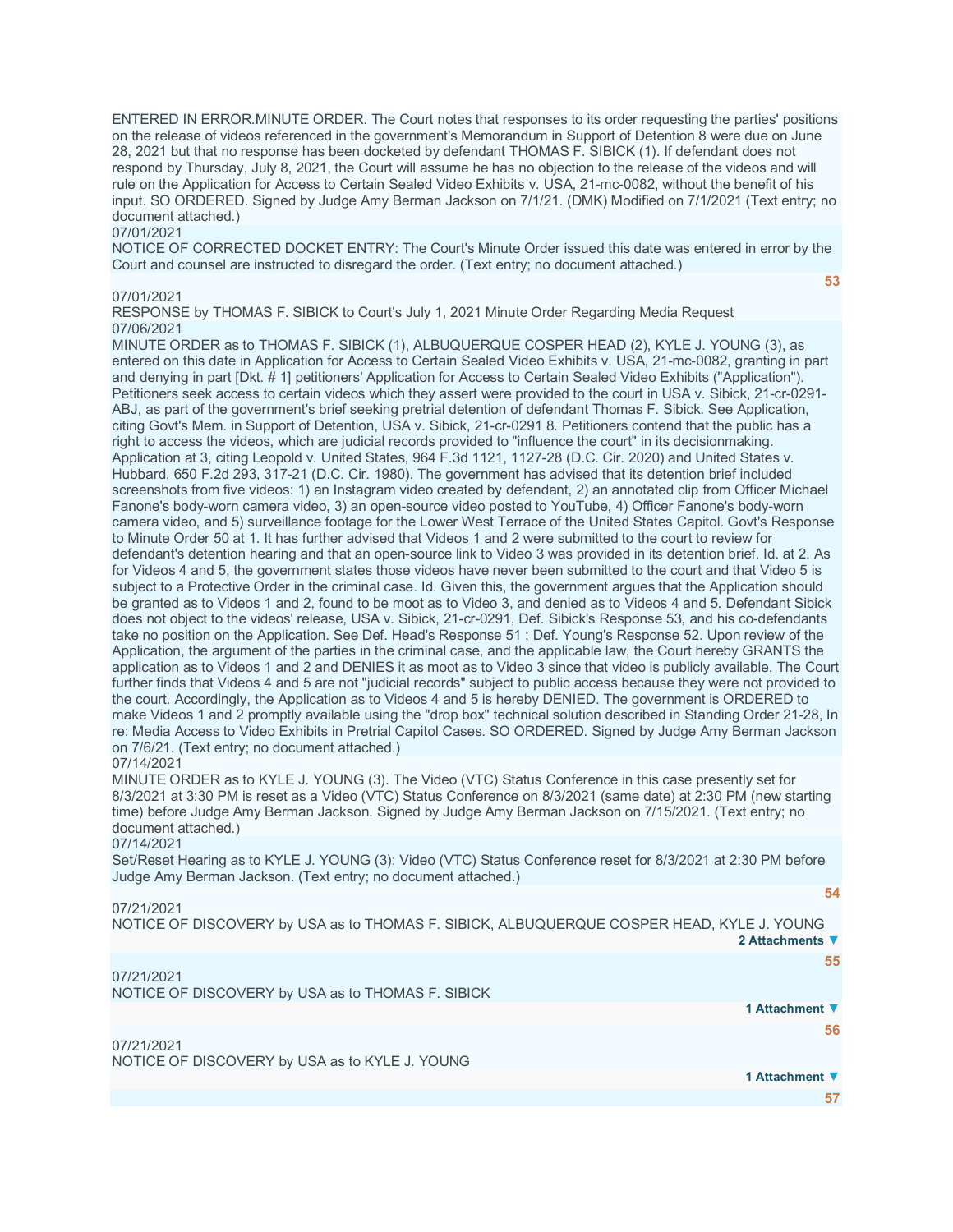07/21/2021 NOTICE OF DISCOVERY by USA as to ALBUQUERQUE COSPER HEAD **1 Attachment ▼ [58](javascript:void(0))** 07/21/2021 NOTICE OF DISCOVERY by USA as to ALBUQUERQUE COSPER HEAD **1 Attachment ▼ [59](javascript:void(0))** 07/21/2021 NOTICE OF DISCOVERY by USA as to THOMAS F. SIBICK, ALBUQUERQUE COSPER HEAD, KYLE J. YOUNG **1 Attachment ▼ [60](javascript:void(0))** 07/14/2021 MANDATE of USCA as to THOMAS F. SIBICK re 16 Notice of Appeal - Final Judgment. In accordance with the judgment of May 21, 2021, district court's pretrial detention order entered on March 17, 2021 be affirmed. USCA Case Number 21-3015. **1 Attachment ▼ [61](javascript:void(0))** 07/30/2021 PRETRIAL MEMORANDUM REGARDING STATUS OF DISCOVERY by USA as to THOMAS F. SIBICK, ALBUQUERQUE COSPER HEAD, KYLE J. YOUNG **1 Attachment ▼ [62](javascript:void(0))** 08/03/2021 NOTICE OF ATTORNEY APPEARANCE: Sam Moore appearing for KYLE J. YOUNG 08/03/2021 Minute Entry for proceedings held before Judge Amy Berman Jackson: Video (VTC) Status Conference as to THOMAS F. SIBICK (1), ALBUQUERQUE COSPER HEAD (2), KYLE J. YOUNG (3) held on 8/3/2021. All Defendants consent to proceed by Video. Oral Motion by Katrina Young and Catherine Henry as Appointed Counsel for Defendant KYLE J. YOUNG (3) to withdraw in light of the appearance of retained counsel, was Heard and Granted. The appearances of Katrina Young and Catherine Henry are terminated in this case. Another Video (VTC) Status Conference is set for 9/28/2021 at 10:00 AM before Judge Amy Berman Jackson. The Court makes a finding that it is in the Interests of Justice that the time between 8/3/2021 and 9/28/2021 shall be excluded from the Speedy Trial Act calculation (START XT). Bond Status of Defendants: All Defendants Remain Committed; Court Reporter: Janice Dickman; Defense Attorneys: 1) Stephen F. Brennwald; 2) G. Nicholas Wallace; 3) Samuel C. Moore, and Katrina Young; US Attorneys: Cara Anne Gardner and Tara Ravindra. (Text entry; no document attached.) 08/25/2021 MINUTE ORDER as to THOMAS F. SIBICK (1), ALBUQUERQUE COSPER HEAD (2), KYLE J. YOUNG (3). It is ORDERED that due to the need to clean and disinfect the video rooms at the defendants' facilities, that the Status Conference in this case presently set for 9/28/2021 at 10:00 AM is reset for 9/28/2021 (same date) at 10:30 AM (new starting time) before Judge Amy Berman Jackson. The same zoom connection information previously sent to counsel will be used for this new starting time. Signed by Judge Amy Berman Jackson on 8/25/2021. (Text entry; no document attached.) **[63](javascript:void(0))** 05/03/2021 Rule 5(c)(3) Documents Received as to KYLE J. YOUNG from US District Court Southern District of Iowa Case Number 4:21-mj-251-CFB 05/06/2021 ORAL MOTION by USA to Commit Defendant ALBUQUERQUE COSPER HEAD (2) to the Custody of the U.S. Attorney General. (Text entry; no document attached.) 05/06/2021 ORAL MOTION by USA to Exclude Time Under the Speedy Trial Act for 30 Days Until 6/5/2021 as to Defendant ALBUQUERQUE COSPER HEAD (2). (Text entry; no document attached.) 05/06/2021 Minute Entry for Initial Appearance and Arraignment as to ALBUQUERQUE COSPER HEAD (2) held by video before Magistrate Judge Robin M. Meriweather on 5/6/2021 : The Court advised the Government of its due process obligations under Rule 5(f). Defendant found eligible for court-appointed counsel. The defendant agrees to appear virtually rather than in-person for this hearing. Oral Motion by USA to Commit Defendant to the Custody of the U.S. Attorney General. The defense withdraws its request for a detention hearing. The defendant waives his right to have a detention hearing and written findings of fact in support of an order of detention. Government's motion granted; Pretrial Detention Ordered. Plea of Not Guilty entered by ALBUQUERQUE COSPER HEAD (2) to Counts 1, 2-3, 4, 8,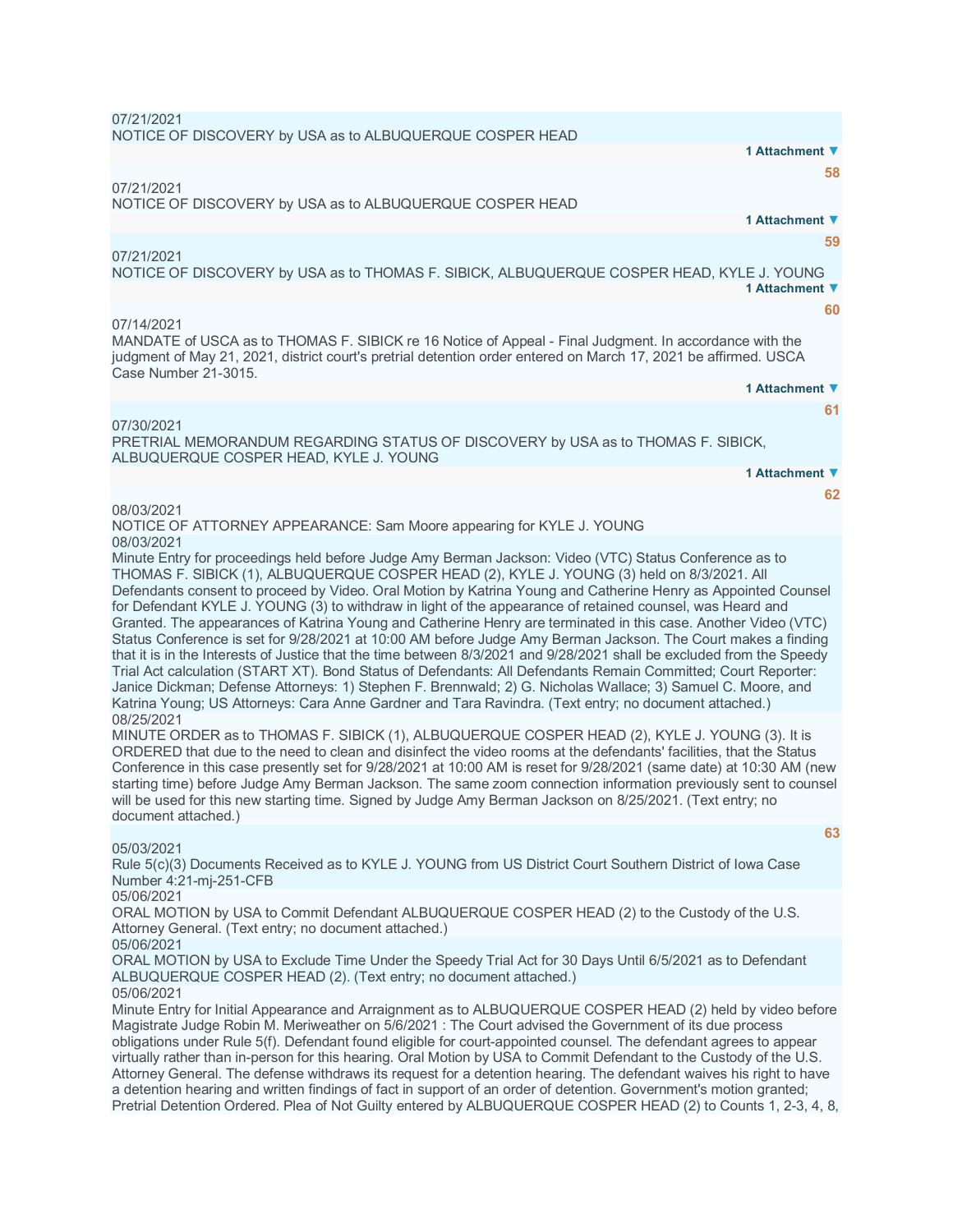9, 10, 11, 12 and 13. Parties directed to contact Judge Amy Berman Jackson's courtroom deputy to schedule a status hearing date. Oral Motion by USA to Exclude Time Under the Speedy Trial Act for 30 Days Until 6/5/2021, with no objection by the defense, heard and granted in the interest of justice. Bond Status of Defendant: Defendant Held Without Bond. Defendant remains committed. Court Reporter: FTR Gold - Ctrm. 7; FTR Time Frame: 2:18:15 - 2:31:57. Defense Attorney: G. Nicholas Wallace; U.S. Attorney: Jacob Steiner for Cara Gardner and Tara Ravindra; Pretrial Officer: Shay Holman. (Text entry; no document attached.)

#### 08/30/2021

NOTICE OF DISCOVERY by USA as to THOMAS F. SIBICK, ALBUQUERQUE COSPER HEAD, KYLE J. YOUNG **1 Attachment ▼**

**[65](javascript:void(0))**

**[64](javascript:void(0))**

#### 08/30/2021

NOTICE OF DISCOVERY by USA as to THOMAS F. SIBICK, ALBUQUERQUE COSPER HEAD, KYLE J. YOUNG **1 Attachment ▼**

**[66](javascript:void(0))**

#### 09/10/2021

MOTION to Reopen Detention Hearing by THOMAS F. SIBICK.

**2 Attachments ▼**

#### 09/13/2021

MINUTE ORDER as to THOMAS F. SIBICK (1). The government's response to defendant's motion to reopen his detention hearing is due by Friday, September 17, 2021. SO ORDERED. Signed by Judge Amy Berman Jackson on 9/13/21. (Text entry; no document attached.) **[67](javascript:void(0))**

#### 09/16/2021

Application for Access to Video Exhibits by PRESS COALITION as to ALBUQUERQUE COSPER HEAD.

**[68](javascript:void(0))**

#### 09/17/2021

Memorandum in Opposition by USA as to THOMAS F. SIBICK re 66 MOTION to Reopen Detention Hearing 09/21/2021

MINUTE ORDER as to THOMAS F. SIBICK (1), ALBUQUERQUE COSPER HEAD (2), KYLE J. YOUNG (3). In light of the application for access to video exhibits 67 filed by a coalition of members the press, and pursuant to Standing Order No. 21-28 (BAH), it is ORDERED that all parties in USA v. Sibick, et al. shall advise the Court by September 28, 2021 whether they object to the release of the two videos referenced in and depicted in screenshots in the government's memorandum in support of detention of defendant Head (2), and if so, on what basis. See Gov't Mem. in Supp. 32 at 11, 22; id. at Exs. 1 & 2. SO ORDERED. Signed by Judge Amy Berman Jackson on 9/21/21. (Text entry; no document attached.)

# 09/22/2021

MINUTE ORDER as to THOMAS F. SIBICK (1). It is ORDERED that defendant Sibick shall notify the Court by Friday, September 24, 2021 whether Exhibit 3 to 68 the government's opposition to defendant's motion to reopen the detention hearing, which was separately provided to the Court and defense counsel on September 17, is the newlyproduced video that defendant refers to in his motion. If it is not, the defense is ORDERED to provide a copy of the video referenced in the motion to the government and the Court's Deputy Clerk by September 24. SO ORDERED. Signed by Judge Amy Berman Jackson on 9/22/21. (Text entry; no document attached.)

#### 09/22/2021

RESPONSE TO ORDER OF THE COURT Response to Court's Minute Order of September 22, 2021 by THOMAS F. SIBICK Modified event title on 9/24/2021 (znmw).

#### 09/23/2021

MINUTE ORDER as to THOMAS F. SIBICK (1). Given defendant's request to appear in person with respect to the bond issue and the advance notice that is required to ensure that he is tested for the coronavirus before he is transported, the hearing on the pending motion will not be conducted at the September 28 status conference, but it will be held on October 1, 2021 at 9:30 am. Counsel and defendant's parents may attend in person as well; anyone who enters the courthouse must comply with the mask requirements, and no one should attend in person if he or she has tested positive for the virus, is experiencing any COVID-19 symptoms, or has come in contact with an infected individual. The Court reiterates that it has ordered the defense to produce the videos it expects the Court to review and consider in advance of the hearing: by September 24. SO ORDERED. Signed by Judge Amy Berman Jackson on 9/23/21. (Text entry; no document attached.) 09/23/2021

Set/Reset Hearings as to THOMAS F. SIBICK (1): Bond Hearing set for 10/1/2021 9:30 AM in Courtroom 3 (In Person) before Judge Amy Berman Jackson. (Text entry; no document attached.)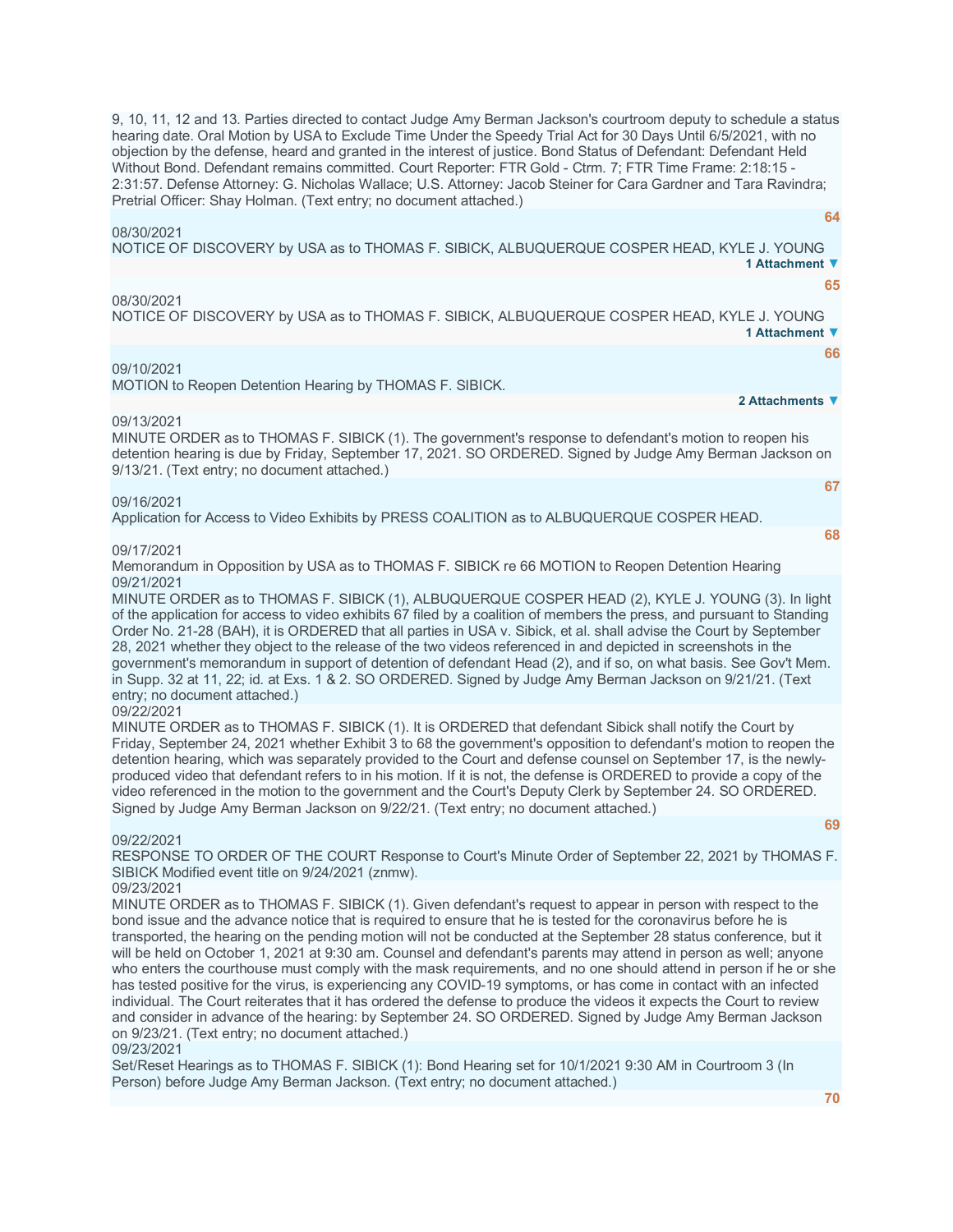| 09/23/2021<br>STATUS REPORT REGARDING STATUS OF DISCOVERY AS OF AUGUST 23, 2021 by USA as to THOMAS F.<br>SIBICK, ALBUQUERQUE COSPER HEAD, KYLE J. YOUNG Modified event title on 10/6/2021 (znmw).                                                                                                                                                                                                                                                                                                                                                                                                                                                                                                                                                                                                                                                                                                                                                                                                                                                                                        |    |
|-------------------------------------------------------------------------------------------------------------------------------------------------------------------------------------------------------------------------------------------------------------------------------------------------------------------------------------------------------------------------------------------------------------------------------------------------------------------------------------------------------------------------------------------------------------------------------------------------------------------------------------------------------------------------------------------------------------------------------------------------------------------------------------------------------------------------------------------------------------------------------------------------------------------------------------------------------------------------------------------------------------------------------------------------------------------------------------------|----|
|                                                                                                                                                                                                                                                                                                                                                                                                                                                                                                                                                                                                                                                                                                                                                                                                                                                                                                                                                                                                                                                                                           | 71 |
| 09/23/2021<br>STATUS REPORT REGARDING STATUS OF DISCOVERY AS OF SEPTEMBER 14, 2021 by USA as to THOMAS<br>F. SIBICK, ALBUQUERQUE COSPER HEAD, KYLE J. YOUNG Modified event title on 10/6/2021 (znmw).                                                                                                                                                                                                                                                                                                                                                                                                                                                                                                                                                                                                                                                                                                                                                                                                                                                                                     |    |
|                                                                                                                                                                                                                                                                                                                                                                                                                                                                                                                                                                                                                                                                                                                                                                                                                                                                                                                                                                                                                                                                                           | 72 |
| 09/27/2021<br>RESPONSE TO ORDER OF THE COURT In Reply to 9/21 Minute Order by KYLE J. YOUNG re Order, Set<br>Deadlines, Modified event title and defendant on 10/6/2021 (znmw).                                                                                                                                                                                                                                                                                                                                                                                                                                                                                                                                                                                                                                                                                                                                                                                                                                                                                                           |    |
|                                                                                                                                                                                                                                                                                                                                                                                                                                                                                                                                                                                                                                                                                                                                                                                                                                                                                                                                                                                                                                                                                           | 73 |
| 09/27/2021<br>RESPONSE TO ORDER OF THE COURT by ALBUQUERQUE COSPER HEAD to the Court's Minute Order entered<br>on September 21, 2021 (Wallace, G.) Modified event title on 10/6/2021 (znmw).                                                                                                                                                                                                                                                                                                                                                                                                                                                                                                                                                                                                                                                                                                                                                                                                                                                                                              |    |
|                                                                                                                                                                                                                                                                                                                                                                                                                                                                                                                                                                                                                                                                                                                                                                                                                                                                                                                                                                                                                                                                                           | 74 |
| 09/27/2021<br>RESPONSE TO ORDER OF THE COURT by USA as to ALBUQUERQUE COSPER HEAD re Order, Set Deadlines,<br>Modified event title on 10/6/2021 (znmw).                                                                                                                                                                                                                                                                                                                                                                                                                                                                                                                                                                                                                                                                                                                                                                                                                                                                                                                                   |    |
| 09/28/2021<br>Minute Entry for proceedings held before Judge Amy Berman Jackson: Video (VTC) Status Conference as to<br>THOMAS F. SIBICK (1), ALBUQUERQUE COSPER HEAD (2), KYLE J. YOUNG (3) held on 9/28/2021. Another<br>Video (VTC) Status Conference is set for 11/29/2021 at 2:00 PM before Judge Amy Berman Jackson. The Court<br>makes a finding as to Defendants ALBUQUERQUE COSPER HEAD (2), KYLE J. YOUNG (3) that it is in the Interest<br>of Justice that the time between 9/28/2021 and 11/29/2021 shall be excluded from the Speedy Trial Act calculation<br>(START XT). The Court makes a finding as to Defendant THOMAS F. SIBICK (1) that the time between 9/28/2021<br>and 10/1/2021 shall be excluded from the Speedy Trial Act calculation (START XT). Bond Status of Defendant: All<br>Defendants Remain Committed; Court Reporter: Janice Dickman; Defense Attorneys: 1) Stephen F. Brennwald; 2) G.<br>Nicholas Wallace; 3) Samuel C. Moore; US Attorneys: Tara Ravindar and Cara Anne Gardner. (Text entry; no<br>document attached.)                             |    |
|                                                                                                                                                                                                                                                                                                                                                                                                                                                                                                                                                                                                                                                                                                                                                                                                                                                                                                                                                                                                                                                                                           | 75 |
| 09/28/2021<br>NOTICE of Discovery Letter by USA as to THOMAS F. SIBICK, ALBUQUERQUE COSPER HEAD, KYLE J. YOUNG<br>1 Attachment ▼                                                                                                                                                                                                                                                                                                                                                                                                                                                                                                                                                                                                                                                                                                                                                                                                                                                                                                                                                          |    |
|                                                                                                                                                                                                                                                                                                                                                                                                                                                                                                                                                                                                                                                                                                                                                                                                                                                                                                                                                                                                                                                                                           | 76 |
| 09/28/2021<br>NOTICE of Response to this Court's September 21, 2021 Minute Order by THOMAS F. SIBICK                                                                                                                                                                                                                                                                                                                                                                                                                                                                                                                                                                                                                                                                                                                                                                                                                                                                                                                                                                                      |    |
|                                                                                                                                                                                                                                                                                                                                                                                                                                                                                                                                                                                                                                                                                                                                                                                                                                                                                                                                                                                                                                                                                           | 78 |
| 09/30/2021                                                                                                                                                                                                                                                                                                                                                                                                                                                                                                                                                                                                                                                                                                                                                                                                                                                                                                                                                                                                                                                                                |    |
| NOTICE of Submission of Character Letters by THOMAS F. SIBICK<br>6 Attachments ▼                                                                                                                                                                                                                                                                                                                                                                                                                                                                                                                                                                                                                                                                                                                                                                                                                                                                                                                                                                                                          |    |
| 10/01/2021                                                                                                                                                                                                                                                                                                                                                                                                                                                                                                                                                                                                                                                                                                                                                                                                                                                                                                                                                                                                                                                                                |    |
| Minute Entry for proceedings held before Judge Amy Berman Jackson: Motion Hearing as to THOMAS F. SIBICK (1)<br>held on 10/1/2021 re: Defendant's 66 Motion to Reopen Detention Hearing. For the reasons stated on the record in<br>open Court Defendant's 66 Motion is DENIED. Another Status Conference is set for 10/25/2021 at 11:00 AM in<br>Courtroom 3 (In Person) before Judge Amy Berman Jackson. If the proceeding on 10/25/2021 is to be converted to a<br>disposition, the parties must email the appropriate paperwork to the Court's Deputy Clerk by 10/21/2021. The Court<br>makes a finding that it is in the Interests of Justice that the time between 10/1/2021 and 10/25/2021 shall be excluded<br>from the Speedy Trial Act calculation (START XT). Bond Status of Defendant: Defendant Committed, Commitment<br>Issued; Court Reporter: Janice Dickman; Defense Attorney: Stephen F. Brennwald; US Attorneys: Cara Anne<br>Gardner and Tara Ravindra; Pretrial Services Agency Officer: Shay Holman (appeared by telephone). (Text entry; no<br>document attached.) |    |
| 10/01/2021                                                                                                                                                                                                                                                                                                                                                                                                                                                                                                                                                                                                                                                                                                                                                                                                                                                                                                                                                                                                                                                                                | 79 |
| EXHIBIT LIST by USA as to THOMAS F. SIBICK (1).                                                                                                                                                                                                                                                                                                                                                                                                                                                                                                                                                                                                                                                                                                                                                                                                                                                                                                                                                                                                                                           |    |
| 10/01/2021                                                                                                                                                                                                                                                                                                                                                                                                                                                                                                                                                                                                                                                                                                                                                                                                                                                                                                                                                                                                                                                                                | 80 |
| EXHIBIT LIST by THOMAS F. SIBICK (1).                                                                                                                                                                                                                                                                                                                                                                                                                                                                                                                                                                                                                                                                                                                                                                                                                                                                                                                                                                                                                                                     |    |
|                                                                                                                                                                                                                                                                                                                                                                                                                                                                                                                                                                                                                                                                                                                                                                                                                                                                                                                                                                                                                                                                                           | 81 |
| 10/13/2021<br>ORDER grapting 67 Application for Access to Video Exhibits as to ALBHOUEROUE COSPER HEAD (2) Hoop                                                                                                                                                                                                                                                                                                                                                                                                                                                                                                                                                                                                                                                                                                                                                                                                                                                                                                                                                                           |    |

ORDER granting 67 Application for Access to Video Exhibits as to ALBUQUERQUE COSPER HEAD (2). Upon consideration of the videos, the argument of the applicants and the parties in the criminal case, and the applicable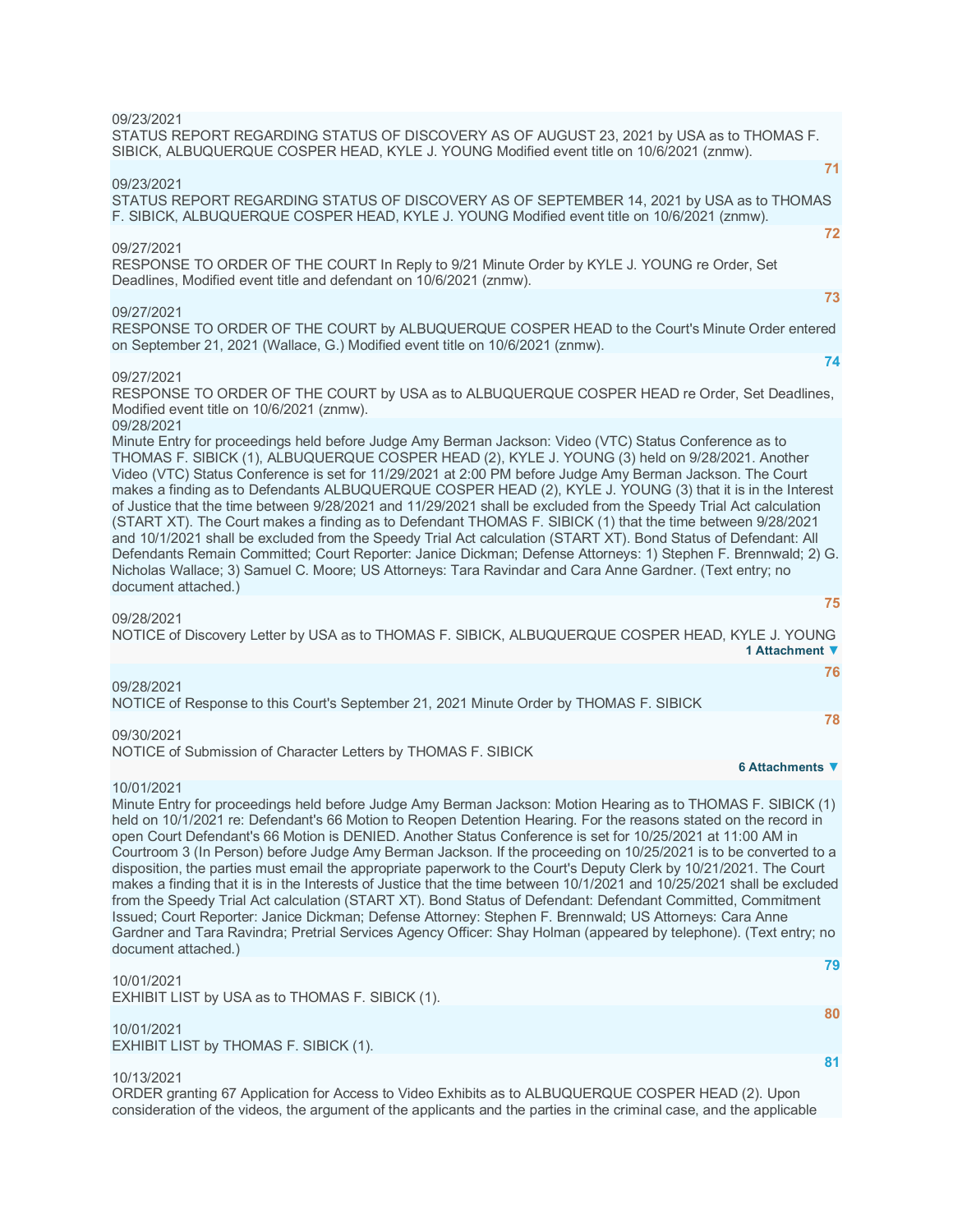| law, the Application is hereby GRANTED. The government is ORDERED to make the two videos promptly available<br>without restrictions by providing access using the "drop box" technical solution described in Standing Order 21-28.<br>See order for details. Signed by Judge Amy Berman Jackson on 10/13/21.                                                                                              |
|-----------------------------------------------------------------------------------------------------------------------------------------------------------------------------------------------------------------------------------------------------------------------------------------------------------------------------------------------------------------------------------------------------------|
| 82                                                                                                                                                                                                                                                                                                                                                                                                        |
| 10/14/2021<br>Second MOTION to Access Video Exhibits by PRESS COALITION as to THOMAS F. SIBICK.                                                                                                                                                                                                                                                                                                           |
| 83<br>10/16/2021<br>MOTION for Bond by THOMAS F. SIBICK.                                                                                                                                                                                                                                                                                                                                                  |
| 84                                                                                                                                                                                                                                                                                                                                                                                                        |
| 10/18/2021<br>NOTICE of Filing of Letters in Support of Bond Motion by THOMAS F. SIBICK                                                                                                                                                                                                                                                                                                                   |
| 13 Attachments ▼                                                                                                                                                                                                                                                                                                                                                                                          |
| 10/18/2021<br>MINUTE ORDER. In light of the Second Motion to Access Video Exhibits 82 as to defendant SIBICK (1), and<br>pursuant to Standing Order No. 21-28 (BAH), it is ORDERED that any party in USA v. Sibick, et al. must file any<br>opposition to the motion 82 by Thursday, October 21, 2021. SO ORDERED. Signed by Judge Amy Berman Jackson<br>on 10/18/21. (Text entry; no document attached.) |
| 10/18/2021<br>MINUTE ORDER as to THOMAS F. SIBICK (1). It is ORDERED that the government's response to defendant's<br>motion for bond 83 is due by October 22, 2021 and any reply by defendant is due by October 27, 2021. Signed by<br>Judge Amy Berman Jackson on 10/18/21. (Text entry; no document attached.)                                                                                         |
| 85                                                                                                                                                                                                                                                                                                                                                                                                        |
| 10/21/2021<br>RESPONSE by USA as to THOMAS F. SIBICK re 82 Second MOTION to Access Video Exhibits                                                                                                                                                                                                                                                                                                         |
| 86                                                                                                                                                                                                                                                                                                                                                                                                        |
| 10/22/2021<br>Consent MOTION Reschedule October 25, 2021 Hearing by THOMAS F. SIBICK.                                                                                                                                                                                                                                                                                                                     |
| 1 Attachment ▼                                                                                                                                                                                                                                                                                                                                                                                            |
| 10/22/2021                                                                                                                                                                                                                                                                                                                                                                                                |
| MINUTE ORDER granting 86 consent motion to reschedule hearing as to THOMAS F. SIBICK (1). On October 1,<br>2021 the Court held a bearing on defendant's 66 Motion to Reopen Detention and denied the motion. But it informed                                                                                                                                                                              |

irt held a hearing on defendant's 66 Motion to Reopen Detention and denied the motion the defendant at that time that he could file a motion to review the detention order in this case on other grounds if he chose to do so. No schedule for the filing of the motion was established, but the Court scheduled a status conference and no other type of hearing for October 25, noting, because the possibility of a disposition had been mentioned, that "[i]f the proceeding on 10/25/2021 is to be converted to a disposition, the parties must email the appropriate paperwork to the Court's Deputy Clerk by 10/21/2021." On October 16, defendant filed his 83 motion for bond. The Court promptly set a schedule for briefing that motion, which extended beyond October 25: "It is ORDERED that the government's response to defendant's motion for bond is due by October 22, 2021 and any reply by defendant is due by October 27, 2021." Thus is it not at all clear why counsel for the defendant understood the hearing on October 25 to be anything other than a status conference. Since the Court was not informed that a plea agreement had been reached on October 21, and the bond motion was not yet fully briefed, the Court then directed its Deputy Clerk to ask the parties if they wished to re-set the status conference as a bond hearing on another date so that the Court would have the benefit of the parties' submissions in advance of any bond hearing. The Court still finds that to be advisable, but given the circumstances described in the consent motion, the hearing will be re-set for an in-person proceeding in Courtroom 3 at 9:30 am on Tuesday, October 26. Any reply to the government's opposition must be filed, then, by noon on Monday, October 25. SO ORDERED. Signed by Judge Amy Berman Jackson on 10/22/21. (Text entry; no document attached.)

10/22/2021

Set/Reset Deadlines/Hearings as to THOMAS F. SIBICK (1): Defendant's Reply, if any, to the 83 Motion for Bond is due by 12:00 PM (noon) on 10/25/2021. Bond Hearing set for 10/26/2021 at 9:30 AM in Courtroom 3 (In Person) before Judge Amy Berman Jackson. (Text entry; no document attached.)

# 10/22/2021

RESPONSE by USA as to THOMAS F. SIBICK re 83 MOTION for Bond

**[87](javascript:void(0)) [89](javascript:void(0))**

# 10/26/2021

ORDER Setting Conditions of Release as to THOMAS F. SIBICK (1). Defendant Placed on Personal Recognizance Bond - 3rd Party Custody on Home Confinement. Signed by Judge Amy Berman Jackson on 10/26/2021.

**1 Attachment ▼**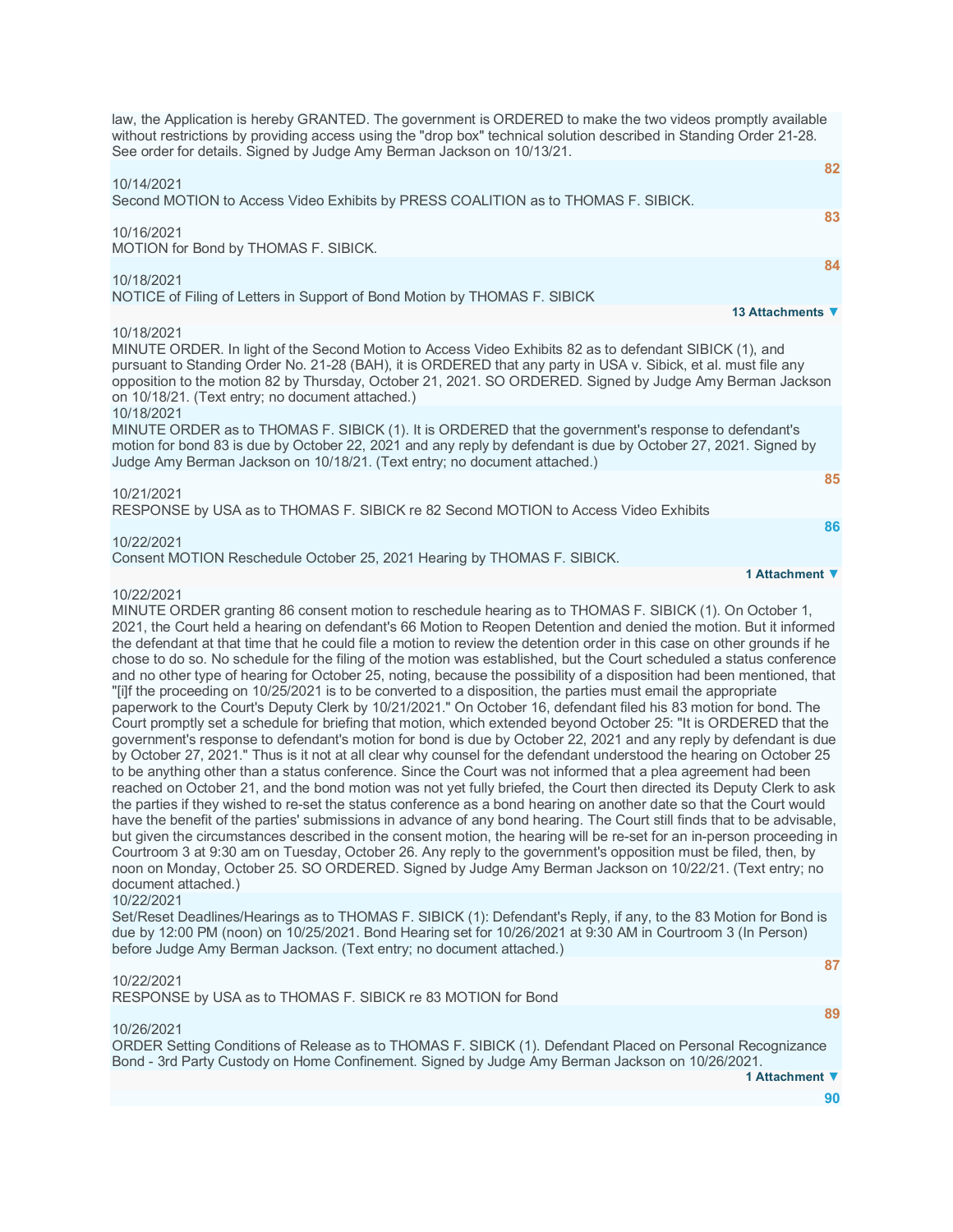#### 10/28/2021

MOTION to Hold in Abeyance re Order on Motion to Access, by USA as to THOMAS F. SIBICK. 10/28/2021

MINUTE ORDER granting 90 the government's unopposed motion to hold in abeyance the October 26, 2021 minute order directing it to release the video exhibit of THOMAS F. SIBICK (1). It is ORDERED that the government shall file a status report on November 5, 2021, if the Court has not been notified of a resolution of the issue by that date. Signed by Judge Amy Berman Jackson on 10/28/21. (Text entry; no document attached.)

**[91](javascript:void(0))**

**[92](javascript:void(0))**

**[93](javascript:void(0))**

**1 Attachment ▼**

#### 10/22/2021

MOTION for Waiver of Speedy Trial by THOMAS F. SIBICK. (See DE 86 to view document). 10/26/2021

MINUTE ORDER. Pending before the Court is the Second Application for Access to Video Exhibits 82 filed by a coalition of members of the press seeking videos presented by defendant Thomas Sibick (1) in support of his first motion to reopen his detention hearing 66. The instant application references "video clips presented by the defense" at the October 1, 2021 hearing and cites defendant's Exhibit List 80, which lists a single one-minute video. Second Application at 2. Pursuant to Standing Order No. 21-28 (BAH), the Court ordered to parties in this criminal matter to advise the Court by October 21, 2021 of any objections to the request for release. No defendant filed any objection, and the government filed notice of its agreement with the release. Resp. to Minute Order regarding Video Exhibit Release 85. The Court received and reviewed two copies of the same one-minute video from the defense in support of the motion to reopen, so the video is a judicial record "intended to influence the court." In re Leopold to Unseal Certain Elec. Surveillance Applications & Orders, 964 F.3d 1121, 1128 (D.C. Cir. 2020). In light of the press coalition's arguments, the applicable law as previously set forth in the Order of October 13, 2021 81, and the lack of any objection by the parties, the Application 82 is hereby GRANTED. The government is ORDERED to make the one-minute video promptly available without restrictions by providing access using the "drop box" technical solution described in Standing Order No. 21-28. If the government does not have the video readily accessible, counsel for defendant Sibick shall provide the video to government counsel to allow for prompt compliance with this order. SO ORDERED. Signed by Judge Amy Berman Jackson on 10/26/21. (Text entry; no document attached.) 10/26/2021

Minute Entry for proceedings held before Judge Amy Berman Jackson: Motion Hearing as to THOMAS F. SIBICK (1) held on 10/26/2021 re: 83 Defendant's Motion to Modify Bond. For the reasons stated on the record in open Court, Defendant's 83 Motion to Modify Bond is GRANTED. Defendant Placed on Personal Recognizance Bond (Home Incarceration with additional conditions). The Court makes a finding that it is in the Interests of Justice that the time between 10/25/2021 and 11/29/2021 shall be excluded from the Speedy Trial Act calculation (START XT). Another Video (VTC) Status Conference is set for 11/29/2021 at 2:00 PM before Judge Amy Berman Jackson. Bond Status of Defendant: Defendant Released, Release Order Issued; Court Reporter: Tim Miller Defense Attorney: Stephen F. Brennwald; US Attorneys: Cara Anne Gardner and Tara Ravindra; Pretrial Officer: Christine Schuck. (Text entry; no document attached.)

#### 10/29/2021

Unopposed MOTION to Amend/Correct Order Setting Conditions of Release by THOMAS F. SIBICK.

#### 10/29/2021

NOTICE REGARDING STATUS OF DISCOVERY AS OF OCTOBER 21, 2021 by USA as to THOMAS F. SIBICK, ALBUQUERQUE COSPER HEAD, KYLE J. YOUNG

# 10/30/2021

MINUTE ORDER as to THOMAS F. SIBICK (1). Defendant is correct that the prohibition on the use or possession of internet-capable devices was not supposed to be included in the conditions of release and the order will be modified accordingly. The Court also agrees that it granted the defendant's request to be permitted to leave the house to go outside, and it was the Court's intention to include any yard or grassy area and not simply a porch or patio. But the Court did not have any information concerning the size of the property, nor did it have the benefit of any input from the Pretrial Services Agency in the defendant's district, so it needs more information concerning whether the activities he would like to include within the scope of the order, such as shoveling the driveway, can be accommodated with the form of GPS monitoring referenced in the order and/or whether other modifications are required, and whether those adjustments are recommended. Therefore, this Court's Pretrial Services Agency must consult with the Pretrial Services Agency in New York and inform the Court in a docketed report of that agency's views about the motion. Signed by Judge Amy Berman Jackson on 10/30/21. (Text entry; no document attached.) 11/02/2021

MINUTE ORDER as to THOMAS F. SIBICK (1). Upon consideration of the defendant's motion 92 to modify his conditions of release, and the report 94 of the Pretrial Services Agency, the motion is hereby GRANTED in part. The conditions of defendant's release are hereby modified to remove the condition that he not possess or access any internet-capable device, and he will be permitted to leave the house to access not only any porch or patio, but also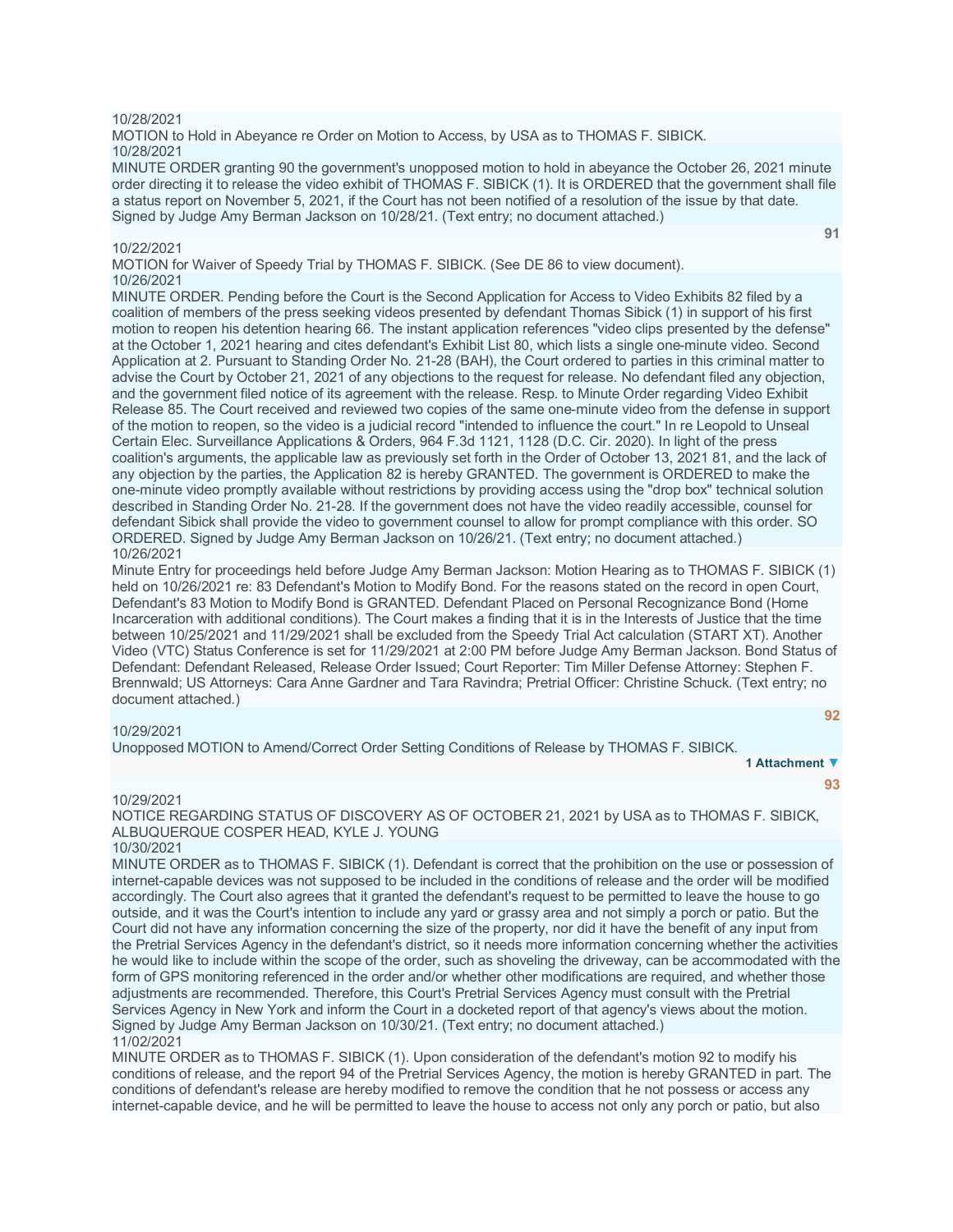the yard, walkways, or driveway, as long as he remains within the physical boundary of the property. The US Probation and Pretrial Office of the Western District of New York will be authorized to select SmartLINK technology as the method of location monitoring, and if it chooses to use that technology, it may return defendant's smartphone to him. Finally, the US Probation and Pretrial Office in the Western District of New York is authorized, in its discretion, to require the defendant to seek advance approval for any outdoor activities, such as raking or shoveling, that will take him beyond the immediate periphery of the home. In no event may those activities extend beyond the property line. See Amended Conditions of Release for details. Signed by Judge Amy Berman Jackson on 11/2/2021. (Text entry; no document attached.)

#### 11/02/2021

MODIFIED ORDER Setting Conditions of Release as to THOMAS F. SIBICK (1) Defendant Placed on Personal Recognizance Bond - 3rd Party Custody on Home Confinement. Signed by Judge Amy Berman Jackson on 11/2/2021.

#### 11/04/2021

**[96](javascript:void(0))**

**[95](javascript:void(0))**

TRANSCRIPT OF BOND MOTION HEARING AND STATUS CONFERENCE in case as to THOMAS F. SIBICK before Judge Amy Berman Jackson held on 10-26-21; Page Numbers: 1-47; Date of Issuance: 11-4-21; Court Reporter: Timothy R. Miller, Telephone Number (202) 354-3111. Transcripts may be ordered by submitting the Transcript Order Form For the first 90 days after this filing date, the transcript may be viewed at the courthouse at a public terminal or p urchased from the court reporter referenced above. After 90 days, the transcript may be accessed via PACER. Other transcript formats, (multi-page, condensed, CD or ASCII) may be purchased from the court reporter. NOTICE RE REDACTION OF TRANSCRIPTS: The parties have twenty-one days to file with the court and the court reporter any request to redact personal identifiers from this transcript. If no such requests are filed, the transcript will be made available to the public via PACER without redaction after 90 days. The policy, which includes the five personal identifiers specifically covered, is located on our website at www.dcd.uscourts.gov. Redaction Request due 11/25/2021. Redacted Transcript Deadline set for 12/5/2021. Release of Transcript Restriction set for 2/2/2022.

# 11/05/2021

STATUS REPORT Regarding the Court's October 28, 2021 Minute Order by USA as to THOMAS F. SIBICK 11/08/2021

MINUTE ORDER as to THOMAS F. SIBICK (1). Upon consideration of the government's status report 97 and the issues raised therein, the minute order of October 26, 2021 granting the press coalition's Second Application for Access to Video Exhibits 82, which defendant Sibick did not object to, is hereby amended as follows: counsel for defendant Sibick, not the government, is ORDERED to make the one-minute video promptly available without restrictions to counsel for the press coalition. SO ORDERED. Signed by Judge Amy Berman Jackson on 11/8/21. (Text entry; no document attached.)

#### 11/22/2021

NOTICE OF FILING OF UNITED STATES MEMORANDUM REGARDING STATUS OF DISCOVERY AS OF NOVEMBER 5 2021 by USA as to THOMAS F. SIBICK, ALBUQUERQUE COSPER HEAD, KYLE J. YOUNG 11/29/2021

Minute Entry for proceedings held before Judge Amy Berman Jackson: Video (VTC) Status Conference as to THOMAS F. SIBICK (1), ALBUQUERQUE COSPER HEAD (2), KYLE J. YOUNG (3) held on 11/29/2021. Another Video (VTC) Status Conference is set for 1/14/2022 at 3:00 PM before Judge Amy Berman Jackson. If the proceeding on 1/14/2022 is to be converted to a disposition, the parties must email the draft paperwork to the Court's Deputy Clerk by 1/12/2022 and the signed paperwork, including any necessary waivers by the morning of 1/14/2022. The Court makes a finding that it is in the Interests of Justice that the time between 11/29/2021 and 1/14/2022 shall be excluded from the Speedy Trial Act calculation (START XT). Bond Status of Defendants: Defendant Thomas F. Sibick (1) Remains on Personal Recognizance Bond; Defendants Albuquerque Cosper Head (2) and Kyle J. Young (3) Remain Committed; Court Reporter: William Zaremba; Defense Attorneys: 1) Stephen F. Brennwald; 2) G. Nicholas Wallace; 3) Samuel C. Moore; US Attorneys: Tara Ravindra and Cara Anne Gardner. (Text entry; no document attached.)

#### 12/01/2021

SUPERSEDING INDICTMENT as to THOMAS F. SIBICK (1) count(s) 1s, 3s, 4s, 6s, 8s, 9s, 10s, 11s, 12s, 13s, ALBUQUERQUE COSPER HEAD (2) count(s) 1s, 2s-3s, 4s, 8s, 9s, 10s, 11s, 12s, 13s, KYLE J. YOUNG (3) count(s) 1s, 2s-3s, 4s-5s, 7s, 8s, 9s, 10s, 11s, 12s, 13s. (zstd)

12/26/2021

MINUTE ORDER as to THOMAS F. SIBICK (1) granting in part 102 defendant's emergency motion for modification of conditions of release. The Court grants the first part of defendant's motion for permission to attend the wake accompanied by his father, provided that he notifies the Pretrial Services Agency by December 28, 2021 of the

**[98](javascript:void(0))**

**[100](javascript:void(0))**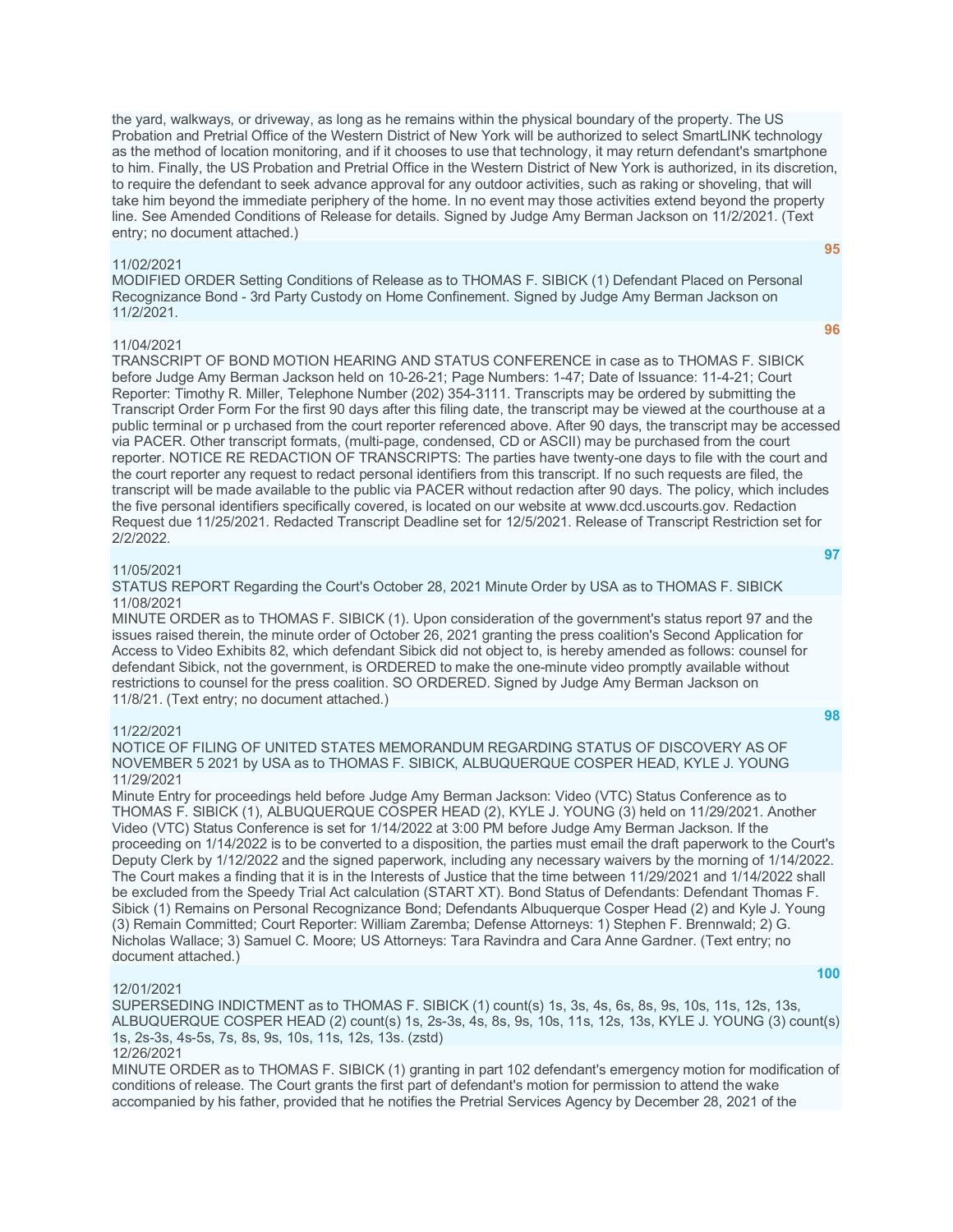| schedule and location of the wake. The Court will address the second part of defendant's motion in a separate order.<br>SO ORDERED. Signed by Judge Amy Berman Jackson on 12/26/21. (Text entry; no document attached.)                                                                                                                                                                                                                                                                                                                                                                                                                                                                                                                                                                                                                                                                                                                                                                                                                                              |     |
|----------------------------------------------------------------------------------------------------------------------------------------------------------------------------------------------------------------------------------------------------------------------------------------------------------------------------------------------------------------------------------------------------------------------------------------------------------------------------------------------------------------------------------------------------------------------------------------------------------------------------------------------------------------------------------------------------------------------------------------------------------------------------------------------------------------------------------------------------------------------------------------------------------------------------------------------------------------------------------------------------------------------------------------------------------------------|-----|
| 12/27/2021<br>MINUTE ORDER as to THOMAS F. SIBICK (1): Defendants motion 102 is sealed pending a ruling on the motion to<br>seal that counsel has indicated an intent to file, which must justify the need for a seal at this time. SO ORDERED by<br>Judge Amy Berman Jackson on 12/27/2021. (Text entry; no document attached.)                                                                                                                                                                                                                                                                                                                                                                                                                                                                                                                                                                                                                                                                                                                                     |     |
| 01/04/2022<br>MINUTE ORDER as to THOMAS F. SIBICK (1), ALBUQUERQUE COSPER HEAD (2), and KYLE J. YOUNG (3). It is<br>ORDERED that defendants must file a notice by January 11, 2022 informing the Court whether they intend to file any<br>motion or motions pursuant to Fed. R. Crim. Proc. 12(b)(3)(B)(i)-(v) alleging any defect or defects in the indictment,<br>any motions to suppress statements or evidence pursuant to Rule 12(b)(3)(C), or any motions for severance under<br>Rule 12(b)(3)(D), and proposing -- after consultation with government counsel -- a schedule for the briefing of such<br>motions. SO ORDERED. Signed by Judge Amy Berman Jackson on 1/4/22. (Text entry; no document attached.)                                                                                                                                                                                                                                                                                                                                                |     |
| 01/10/2022                                                                                                                                                                                                                                                                                                                                                                                                                                                                                                                                                                                                                                                                                                                                                                                                                                                                                                                                                                                                                                                           | 103 |
| NOTICE Regarding ECF No. 102 by USA as to THOMAS F. SIBICK                                                                                                                                                                                                                                                                                                                                                                                                                                                                                                                                                                                                                                                                                                                                                                                                                                                                                                                                                                                                           |     |
| 01/11/2022<br>NOTICE Regarding Motions and Scheduling by KYLE J. YOUNG as to THOMAS F. SIBICK, ALBUQUERQUE<br>COSPER HEAD, KYLE J. YOUNG re Order, Set Deadlines                                                                                                                                                                                                                                                                                                                                                                                                                                                                                                                                                                                                                                                                                                                                                                                                                                                                                                     | 104 |
| 01/11/2022                                                                                                                                                                                                                                                                                                                                                                                                                                                                                                                                                                                                                                                                                                                                                                                                                                                                                                                                                                                                                                                           | 105 |
| NOTICE of Response to the Court's Order on January 4, 2022 by ALBUQUERQUE COSPER HEAD (Wallace, G.)                                                                                                                                                                                                                                                                                                                                                                                                                                                                                                                                                                                                                                                                                                                                                                                                                                                                                                                                                                  | 106 |
| 01/11/2022<br>NOTICE Regarding Proposed Pretrial Motions Schedule by THOMAS F. SIBICK                                                                                                                                                                                                                                                                                                                                                                                                                                                                                                                                                                                                                                                                                                                                                                                                                                                                                                                                                                                |     |
| 01/14/2022<br>Minute Entry for proceedings held before Judge Amy Berman Jackson: Video (VTC) Status Conference as to<br>THOMAS F. SIBICK (1), ALBUQUERQUE COSPER HEAD (2), KYLE J. YOUNG (3) held on 1/14/2022. Defense<br>Motions are due by 4/14/2022; Government Oppositions are due by 5/5/2022; any Replies are due by 5/19/2022.<br>Video (VTC) Arraignment and another Status Conference is set for 2/28/2022 at 2:00 PM before Judge Amy Berman<br>Jackson. The Court makes a finding that it is in the Interests of Justice that the time between 1/14/2022 and<br>2/28/2022 shall be excluded from the Speedy Trial Act calculation (START XT). Bond Status of Defendants:<br>Defendant Thomas F. Sibick (1) Remains on Personal Recognizance Bond; Defendants Albuquerque Cosper Head<br>(2) and Kyle J. Young (3) Remain Committed; Court Reporter: Janice Dickman; Defense Attorneys: 1) Stephen F.<br>Brennwald; 2) G. Nicholas Wallace; 3) Samuel C. Moore; US Attorneys: Tara Ravindra and Cara Anne<br>Gardner. (Text entry; no document attached.) |     |
| 01/26/2022                                                                                                                                                                                                                                                                                                                                                                                                                                                                                                                                                                                                                                                                                                                                                                                                                                                                                                                                                                                                                                                           | 108 |
| MOTION to Modify Conditions of Release by THOMAS F. SIBICK.<br>1 Attachment ▼                                                                                                                                                                                                                                                                                                                                                                                                                                                                                                                                                                                                                                                                                                                                                                                                                                                                                                                                                                                        |     |
|                                                                                                                                                                                                                                                                                                                                                                                                                                                                                                                                                                                                                                                                                                                                                                                                                                                                                                                                                                                                                                                                      | 109 |
| 02/09/2022<br>RESPONSE by USA as to THOMAS F. SIBICK re [108] MOTION to Modify Conditions of Release                                                                                                                                                                                                                                                                                                                                                                                                                                                                                                                                                                                                                                                                                                                                                                                                                                                                                                                                                                 |     |
|                                                                                                                                                                                                                                                                                                                                                                                                                                                                                                                                                                                                                                                                                                                                                                                                                                                                                                                                                                                                                                                                      | 110 |
| 02/11/2022<br>NOTICE OF FILING OF UNITED STATES MEMORANDUM REGARDING STATUS OF DISCOVERY AS OF<br>FEBRUARY 9 2022 by USA as to THOMAS F. SIBICK, ALBUQUERQUE COSPER HEAD, KYLE J. YOUNG                                                                                                                                                                                                                                                                                                                                                                                                                                                                                                                                                                                                                                                                                                                                                                                                                                                                              |     |
| 02/11/2022                                                                                                                                                                                                                                                                                                                                                                                                                                                                                                                                                                                                                                                                                                                                                                                                                                                                                                                                                                                                                                                           | 111 |
| REPLY TO OPPOSITION to Motion by THOMAS F. SIBICK re 108 MOTION to Modify Conditions of Release                                                                                                                                                                                                                                                                                                                                                                                                                                                                                                                                                                                                                                                                                                                                                                                                                                                                                                                                                                      |     |
| 02/28/2022<br>MINUTE ORDER granting in part and denying in part 108 Motion to Modify Conditions of Release as to THOMAS F.<br>SIBICK (1).Defendant's motion sought his release on what was referred to as a curfew from 9:30 a.m. to 5:00 p.m. so<br>that defendant could engage in productive activities working on a renovation project. It further sought advance<br>approval of the Court for any reasonable employment-related request. In its opposition 109, the government objected<br>to the substitution of a curfew for the home detention requirement currently in effect, although it is not opposed to<br>granting permission to the defendant to attend verified employment or job interviews. In reply 111, counsel indicated<br>that he used the term "curfew" in error, but he reiterated the request that the defendant receive advance approval to<br>leave the house between 9:30 and 5:00 to perform the renovation work described in the motion or any other full time                                                                        |     |

employment. On February 28, 2022, Pretrial Services filed an updated report 112 stating that it objects to his motion to be placed on a curfew and to his accessing LinkedIn.com but not to his accessing Indeed.com. Upon consideration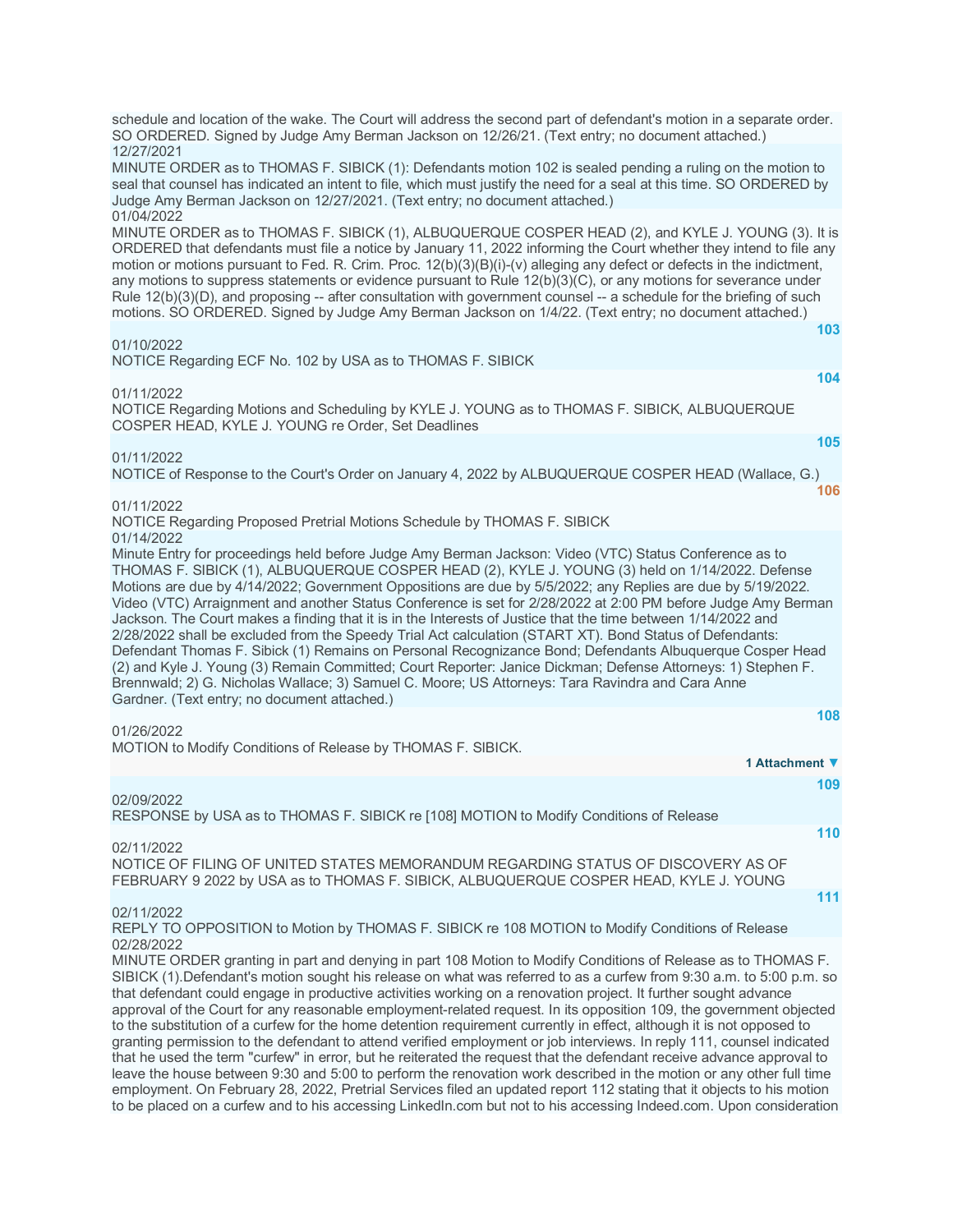of all of these submissions, the motion will be GRANTED IN PART AND DENIED IN PART. Defendant's conditions of release 89, as modified on November 2, 2021 95, will be further modified to clarify that the restriction on the use of social media includes Linkedin.com, but, as the Court has previously stated, he is free to search for employment on employers' websites or job listings such as Indeed.com. The condition that the defendant remain on home detention except for medical necessities and court appearances or other activities approved by the Court will remain; the Court will approve release for the purpose of specific employment activities at specific locations and times if and when such activities have been verified and approved by Pretrial Services, but it will not issue a blanket order relaxing the conditions imposed on the defendant in advance. SO ORDERED. Signed by Judge Amy Berman Jackson on 2/28/22. (Text entry; no document attached.)

#### 02/28/2022

Minute Entry for proceedings held before Judge Amy Berman Jackson: Video (VTC) Arraignment and Status Conference as to THOMAS F. SIBICK (1) as to Counts: 1s,3s,4s,6s,8s,9s,10s,11s,12s,13s; ALBUQUERQUE COSPER HEAD (2) as to Counts: 1s,2s-3s,4s,8s,9s,10s,11s,12s,13s; KYLE J. YOUNG (3) as to Counts: 1s,2s-3s,4s-5s,7s,8s,9s,10s,11s,12s,13s held on 2/28/2022, Plea of Not Guilty entered by each defendant THOMAS F. SIBICK (1), ALBUQUERQUE COSPER HEAD (2), KYLE J. YOUNG (3) as to the Counts that apply to each individual defendant. Another Video (VTC) Status Conference is set for 3/31/2022 at 3:00 PM before Judge Amy Berman Jackson. The Court makes a finding that it is in the Interests of Justice that the time between 2/28/2022 and 3/31/2022 shall be excluded from the Speedy Trial Act calculation (START XT). Bond Status of Defendants: Defendant Thomas F. Sibick (1) Remains on Personal Recognizance Bond; Defendants Albuquerque Cosper Head (2) and Kyle J. Young Remain Committed; Court Reporter: Lisa Griffith; Defense Attorneys: 1) Stephen F. Brennwald; 2) Nicholas Wallace; 3) Samuel C. Moore; US Attorneys: Tara Ravindra and Cara Anne Gardner. (Text entry; no document attached.)

#### 03/26/2022

MOTION to Clarify 2/28/2022 Minute Order Regarding Defendant's Motion to Modify Conditions of Release by THOMAS F. SIBICK.

#### 03/31/2022

Minute Entry for proceedings held before Judge Amy Berman Jackson: Video (VTC) Status Conference as to THOMAS F. SIBICK (1), ALBUQUERQUE COSPER HEAD (2), KYLE J. YOUNG (3) held on 3/31/2022. Another Video (VTC) Status Conference for Defendant THOMAS F. SIBICK (1) is set for 5/17/2022 at 9:30 AM before Judge Amy Berman Jackson. A Video (VTC) Plea Agreement Hearing for Defendant ALBUQUERQUE COSPER HEAD (2) is set for 5/6/2022 at 2:00 PM before Judge Amy Berman Jackson. Counsel must submit the paperwork to the Court's Deputy Clerk by 5/4/2022 and the signed paperwork in final form, including any necessary waivers, by the morning of 5/6/2022. A Plea Agreement Hearing for Defendant KYLE J. YOUNG (3) is set for 5/5/2022 at 2:00 PM before Judge Amy Berman Jackson. Counsel must submit the paperwork to the Court's Deputy Clerk by 5/3/2022 and the signed paperwork in final form, including any necessary waivers, by the morning of 5/5/2022. Defendant's THOMAS F. SIBICK (1) 113 Motion to Clarify was HEARD and TAKEN UNDER ADVISEMENT. The Court makes a finding that it is in the Interests of Justice that the time between 3/31/2022 and 5/17/2022 as to THOMAS F. SIBICK (1); the time between 3/31/2022 and 5/6/2022 as to ALBUQUERQUE COSPER HEAD (2); and the time between 3/31/2022 and 5/5/2022 as to KYLE J. YOUNG (3) shall be excluded from the Speedy Trial Act calculation (START XT). Bond Status of Defendants: Thomas F.Sibick (1) Remains on Personal Recognizance Bond; Defendants Albuquerque Cosper Head (2) and Kyle J. Young (3) Remain Committed; Court Reporter: Bryan A. Wayne; Defense Attorneys: 1) Stephen F. Brennwald; 2) Nicholas Wallace; 3) Samuel C. Moore; US Attorneys: Tara Ravindra and Cara Anne Gardner; Pretrial Officer: Christine Schuck. (Text entry; no document attached.) 03/31/2022

MINUTE ORDER as to THOMAS F. SIBICK (1), ALBUQUERQUE COSPER HEAD (2), KYLE J. YOUNG (3). As discussed on the record during the Status Conference held this date, it is ORDERED that the Motions Schedule in this case is VACATED and will be rescheduled if necessary. Signed by Judge Amy Berman Jackson on 3/31/2022. (Text entry; no document attached.)

# 03/31/2022

Minute Entry for proceedings held before Judge Amy Berman Jackson: Video (VTC) Status Conference as to THOMAS F. SIBICK (1), ALBUQUERQUE COSPER HEAD (2), KYLE J. YOUNG (3) held on 3/31/2022. Another Video (VTC) Status Conference for Defendant THOMAS F. SIBICK (1) is set for 5/17/2022 at 9:30 AM before Judge Amy Berman Jackson. A Video (VTC) Plea Agreement Hearing for Defendant ALBUQUERQUE COSPER HEAD (2) is set for 5/6/2022 at 2:00 PM before Judge Amy Berman Jackson. Counsel must submit the paperwork to the Court's Deputy Clerk by 5/4/2022 and the signed paperwork in final form, including any necessary waivers, by the morning of 5/6/2022. A Plea Agreement Hearing for Defendant KYLE J. YOUNG (3) is set for 5/5/2022 at 2:00 PM before Judge Amy Berman Jackson. Counsel must submit the paperwork to the Court's Deputy Clerk by 5/3/2022 and the signed paperwork in final form, including any necessary waivers, by the morning of 5/5/2022. Defendant's THOMAS F. SIBICK (1) [113] Motion to Clarify was HEARD and TAKEN UNDER ADVISEMENT. The Court makes a finding that it is in the Interests of Justice that the time between 3/31/2022 and 5/17/2022 as to THOMAS F. SIBICK (1); the time between 3/31/2022 and 5/6/2022 as to ALBUQUERQUE COSPER HEAD (2); and the time between 3/31/2022 and